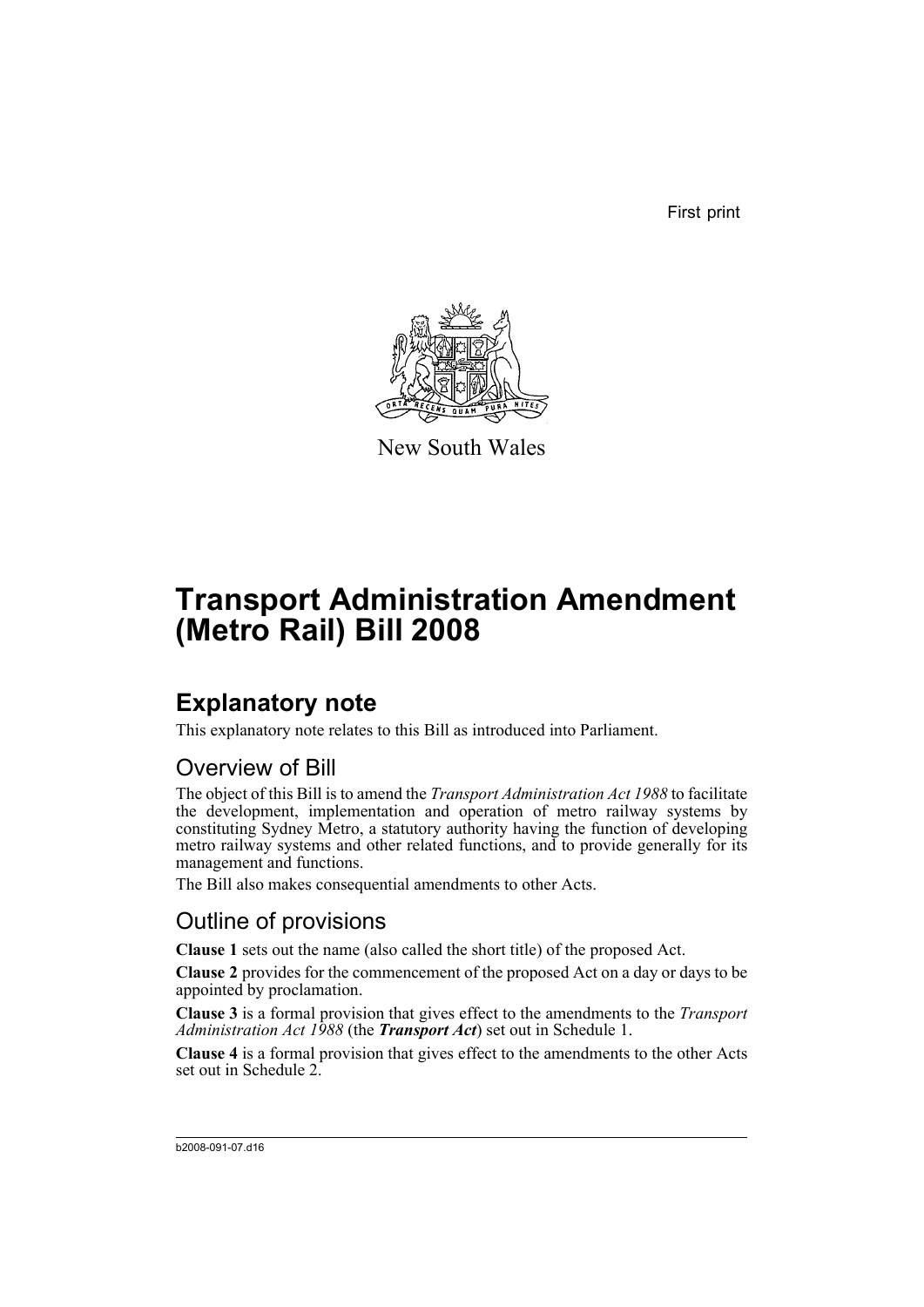Explanatory note

**Clause 5** provides for the repeal of the proposed Act after all the amendments made by the proposed Act have commenced. Once the amendments have commenced the proposed Act will be spent and section 30 of the *Interpretation Act 1987* provides that the repeal of an amending Act does not affect the amendments made by that Act.

### **Schedule 1 Amendment of Transport Administration Act 1988**

**Schedule 1 [1]** amends the long title to the Transport Act to include a reference to Sydney Metro.

**Schedule 1 [2]** amends section 3 of the Transport Act to insert definitions of *metro railway* and *metro railway system*.

**Schedule 1 [3]** amends section 3 of the Transport Act to exclude metro railway systems from being included in the NSW rail network for the purposes of that Act. The effect of this is that provisions relating to access to the NSW rail network and network control will not apply to metro railway systems.

**Schedule 1 [4]** amends section 3 of the Transport Act to include Sydney Metro as a rail infrastructure owner in relation to rail infrastructure that it manages or controls for the purpose of exercising its functions under that Act. It will also be a rail infrastructure owner in relation to rail infrastructure that is vested in it.

**Schedule 1 [5]** amends section 3 of the Transport Act to insert a definition of *Sydney Metro*.

**Schedule 1 [6]** amends section 3A of the Transport Act to make a consequential amendment.

**Schedule 1 [7]** inserts proposed Part 6A (Sydney Metro) into the Transport Act.

Proposed Division 1 of Part 6A (proposed section 55A) defines words and expressions used in the proposed Part, including the expression *develop a metro railway system*. That term includes carrying out development for the purposes of a metro railway system, facilitating, managing, financing or maintaining such a system and ancillary functions.

Proposed Division 2 of Part 6A (proposed section 55B) constitutes Sydney Metro as a corporation that is a NSW Government agency. Its staff will be employed under Chapter 1A of the *Public Sector Employment and Management Act 2002*.

Proposed Division 3 of Part 6A (proposed sections 55C–55E) confers functions on Sydney Metro. The functions include developing metro railway systems, holding, managing and maintaining rail infrastructure facilities for metro railways and entering into arrangements with other persons for the provision of metro railway passenger services, the operation of metro railway systems or the development, management and control or maintenance of metro railway systems and charging fees or making arrangements for fares for metro railway passenger services. The proposed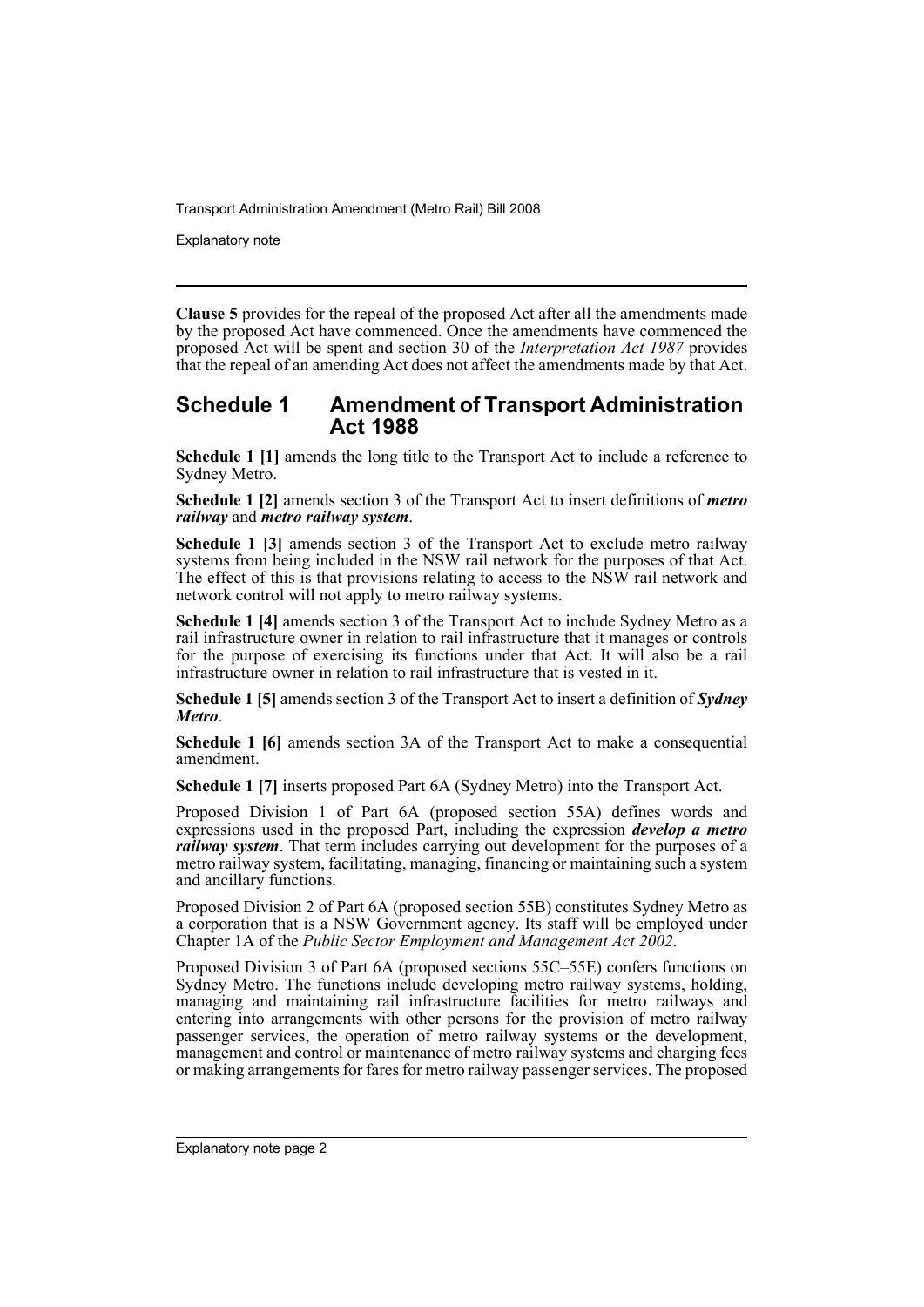Explanatory note

Division also enables Sydney Metro to prepare station plans for development around metro railway stations and gives it power to acquire land by agreement or compulsory process.

Proposed Division 4 of Part 6A (proposed sections 55F–55P) contains provisions relating to the management of Sydney Metro, similar to those applicable to other statutory corporations under the Transport Act. There is to be a Sydney Metro Board, comprising the Chief Executive Officer, 3 members appointed by the Minister for Transport and 1 member appointed on the nomination of the Treasurer, which is to determine the policies of Sydney Metro. The Chief Executive Officer is to manage and control the affairs of Sydney Metro in accordance with the policies of the Sydney Metro Board and the Minister may give written directions to the Sydney Metro Board in relation to the exercise of Sydney Metro's functions. Sydney Metro must prepare a corporate plan for each financial year and provide it to the Minister, as well as make it available for public comment, before it is finalised. Sydney Metro may also exercise functions through a subsidiary corporation or in a partnership, joint venture or other association with other persons or bodies. The proposed Division also provides for the creation of public subsidiary corporations of Sydney Metro and sets out conditions on which Sydney Metro may create private subsidiary corporations. Sydney Metro may also delegate its functions.

Proposed Division 5 of Part 6A (proposed sections 55Q–55S) contains various provisions. It makes it an offence for a person to use commercial information gained in the administration or execution of the proposed Part for the person's own advantage or the advantage of a spouse, de facto partner, relative or associate. The proposed Division also contains a provision that authorises agreements entered into by Sydney Metro, or approved by it, relating to metro railway systems and related conduct, as agreements or conduct that will not be a contravention of Part IV (Restrictive trade practices) of the *Trade Practices Act 1974* of the Commonwealth or the *Competition Code of New South Wales*. The proposed Division also provides that the consent of a council that is the relevant roads authority will not be required for works done by Sydney Metro in relation to a classified road for the purpose of exercising its functions under the Transport Act, although consent by the Roads and Traffic Authority will be required.

**Schedule 1 [9]** amends section 56 of the Transport Act to apply the provisions of that Act relating to staff of transport authorities (including entitlements to long service leave) to the staff of Sydney Metro. **Schedule 1 [8]** makes a consequential amendment.

**Schedule 1 [10]** inserts proposed Division 2A of Part 8 (proposed sections 76A–76C). The proposed Division establishes the Sydney Metro Fund and makes provision for payments to and from that Fund in connection with the funding and functions of Sydney Metro.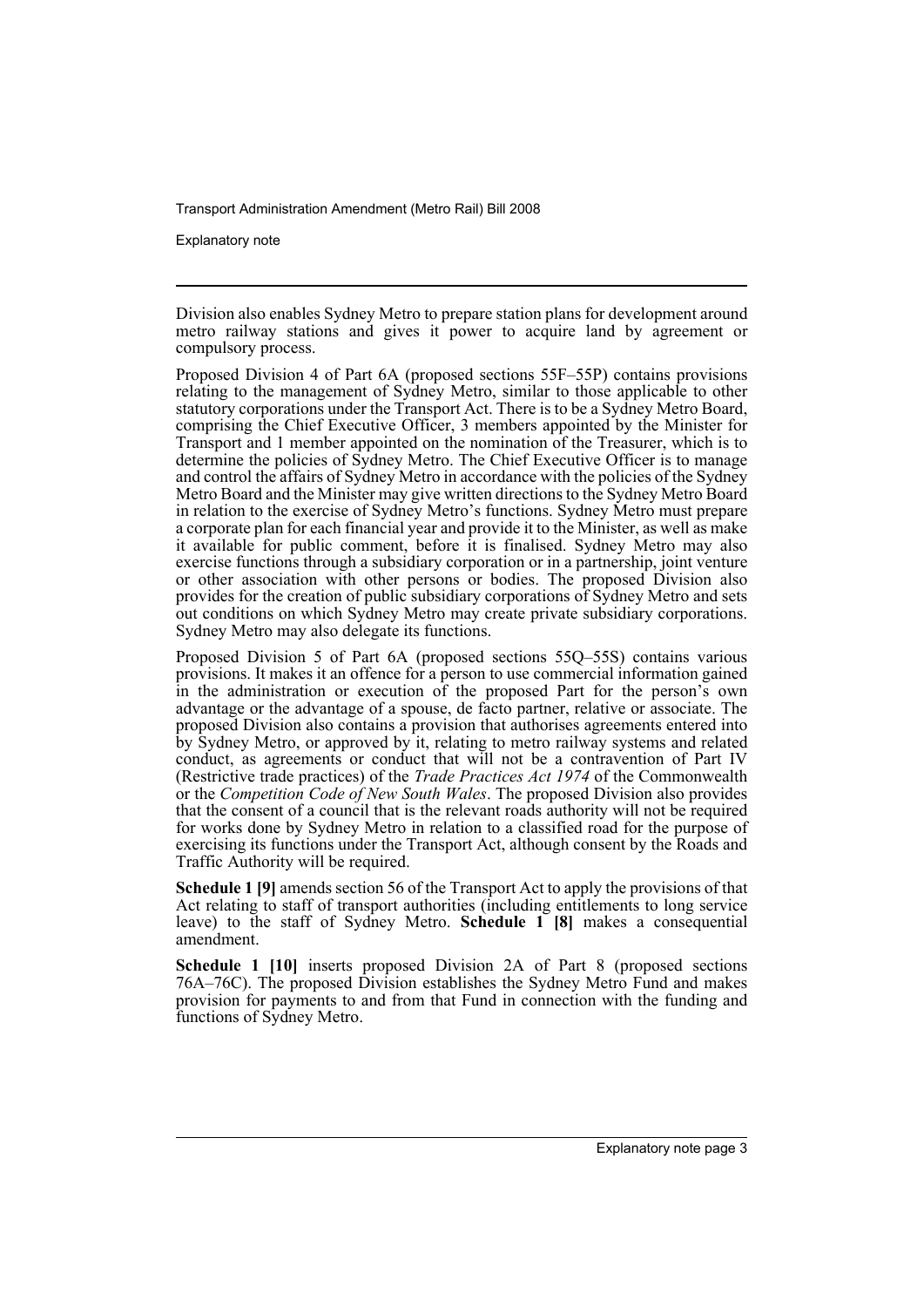Explanatory note

**Schedule 1 [11]** amends section 89 of the Transport Act to apply miscellaneous provisions of that Act that apply to other rail authorities, such as RailCorp, to Sydney Metro. The provisions include a provision limiting the compensation payable by a rail authority, a provision enabling the Minister to transfer assets, rights and liabilities of a rail authority, a provision enabling a person to be a member of a board of more than one rail authority, provisions conferring rights and obligations in relation to rail infrastructure and a provision enabling the Minister to delegate functions to the chief executive officer of a rail authority.

**Schedule 1 [12]** amends section 89 of the Transport Act to omit a redundant definition.

**Schedule 1 [13]** amends section 89 of the Transport Act to apply miscellaneous provisions of that Act that apply to State rail operators, such as RailCorp, to Sydney Metro. The provisions include a provision enabling regulations to be made about matters such as safety and security and parking offences on State rail operator land and a provision conferring enforcement and investigation powers on authorised officers of State rail operators.

**Schedule 1 [14]** amends section 94 of the Transport Act to include local councils in the public authorities to which assets, rights and liabilities of rail authorities may be transferred by Ministerial order.

**Schedule 1 [15]** amends section 99A of the Transport Act to exclude Sydney Metro from the prohibition on the closure of railway lines other than with the authorisation of an Act of Parliament.

**Schedule 1 [16]** amends section 107 of the Transport Act to apply miscellaneous provisions of that Act that apply to other transport authorities, such as the State Transit Authority, to Sydney Metro. The provisions include provisions relating to the seal of the authority, a provision conferring contractual powers, a provision relating to liability, a provision validating acts done by an authority that contravene a Ministerial direction and a provision enabling charges and fees to be recovered in civil debt proceedings.

**Schedule 1 [17]** amends section 112 of the Transport Act to make it clear that the exclusion from personal liability extends to omissions.

**Schedule 1 [18] and [19]** amend section 112 of the Transport Act to extend the protection from personal liability conferred by that section to the Chief Executive Officer of Sydney Metro and to members of the Sydney Metro Board.

**Schedule 1 [20]** amends section 116 of the Transport Act to extend the provisions that make the owner of a vehicle used in a parking offence guilty of a parking offence (whether or not the owner committed the actual offence) to parking offences committed on land vested in Sydney Metro.

**Schedule 1 [21]** inserts proposed Schedule 2B into the Transport Act. The proposed Schedule contains machinery provisions relating to the constitution and procedure, and the Chief Executive Officer, of Sydney Metro.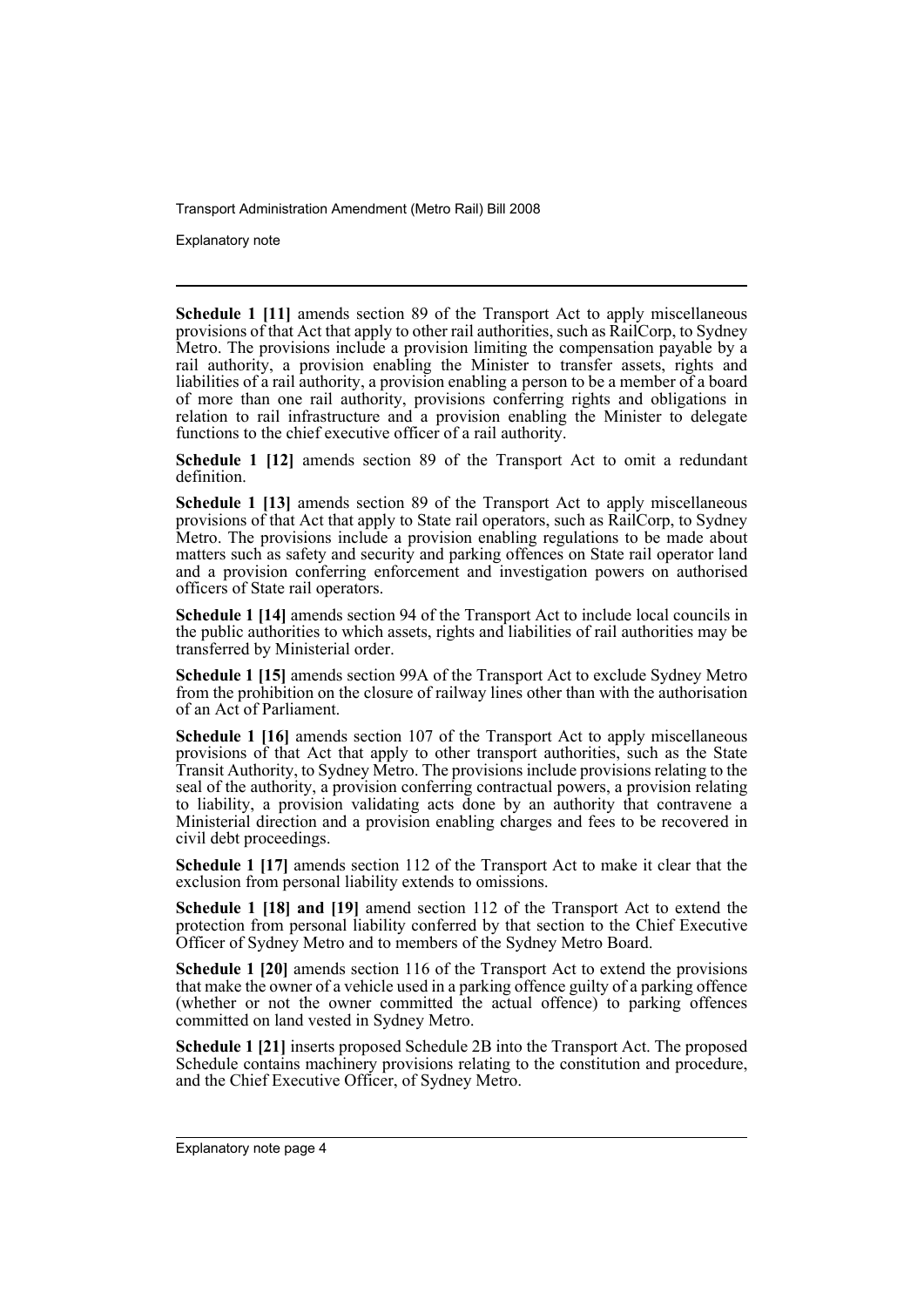Explanatory note

**Schedule 1 [22] and [23]** amend Schedule 4 to the Transport Act to make it clear that orders transferring the assets, rights and liabilities of transport authorities include assets, rights and liabilities that may or my not be personal or assignable.

**Schedule 1 [24]** amends Schedule 4 to the Transport Act to make it clear that entitlements and obligations in relation to transferred assets, rights and liabilities, that would have been those of the transferor and that arise after the transfer, are also transferred to the transferee when a transfer order to which that Schedule applies is made, whether or not they are actual or potential when the order takes effect.

**Schedule 1 [25]** amends Schedule 5 to the Transport Act as a consequence of the application of provisions relating to long service leave to the staff of Sydney Metro.

**Schedule 1 [26]** amends Schedule 6A to the Transport Act to include Sydney Metro as a rail infrastructure owner in relation to rail infrastructure that it manages or controls for the purpose of exercising its functions under that Act. It will also be a rail infrastructure owner in relation to rail infrastructure that is vested in it.

**Schedule 1 [27]** amends Schedule 6A to the Transport Act to apply the provisions of that Schedule (which confers powers relating to rail infrastructure facilities and land on rail authorities) to Sydney Metro.

**Schedule 1 [28]** amends Schedule 6A to the Transport Act to make Sydney Metro the owner of all rail infrastructure facilities installed by Sydney Metro or vested in or transferred to Sydney Metro (whether or not the place on which the facilities are situated is owned by Sydney Metro).

**Schedule 1 [29]** amends Schedule 6A to the Transport Act to make it clear that the powers to enter land for purposes connected with the functions of Sydney Metro include power to enter land for the purpose of carrying out geotechnical surveys.

**Schedule 1 [30]** amends Schedule 6B to the Transport Act to apply the provisions of that Schedule (which confers powers relating to underground rail facilities) to Sydney Metro.

**Schedule 1 [31]** amends Schedule 7 to the Transport Act to enable regulations containing savings and transitional provisions to be made consequent on the enactment of the proposed Act.

**Schedule 1 [32]** amends Schedule 7 to the Transport Act to insert a transitional provision.

## **Schedule 2 Amendment of other Acts**

#### **2.1 Electricity Supply Act 1995 No 94**

**Schedule 2.1 [1]** amends section 106 of the *Electricity Supply Act 1995* to enable regulations to be made exempting Sydney Metro from provisions of that Act requiring distribution network service providers to connect premises using customer connection contracts and from other provisions relating to contract requirements and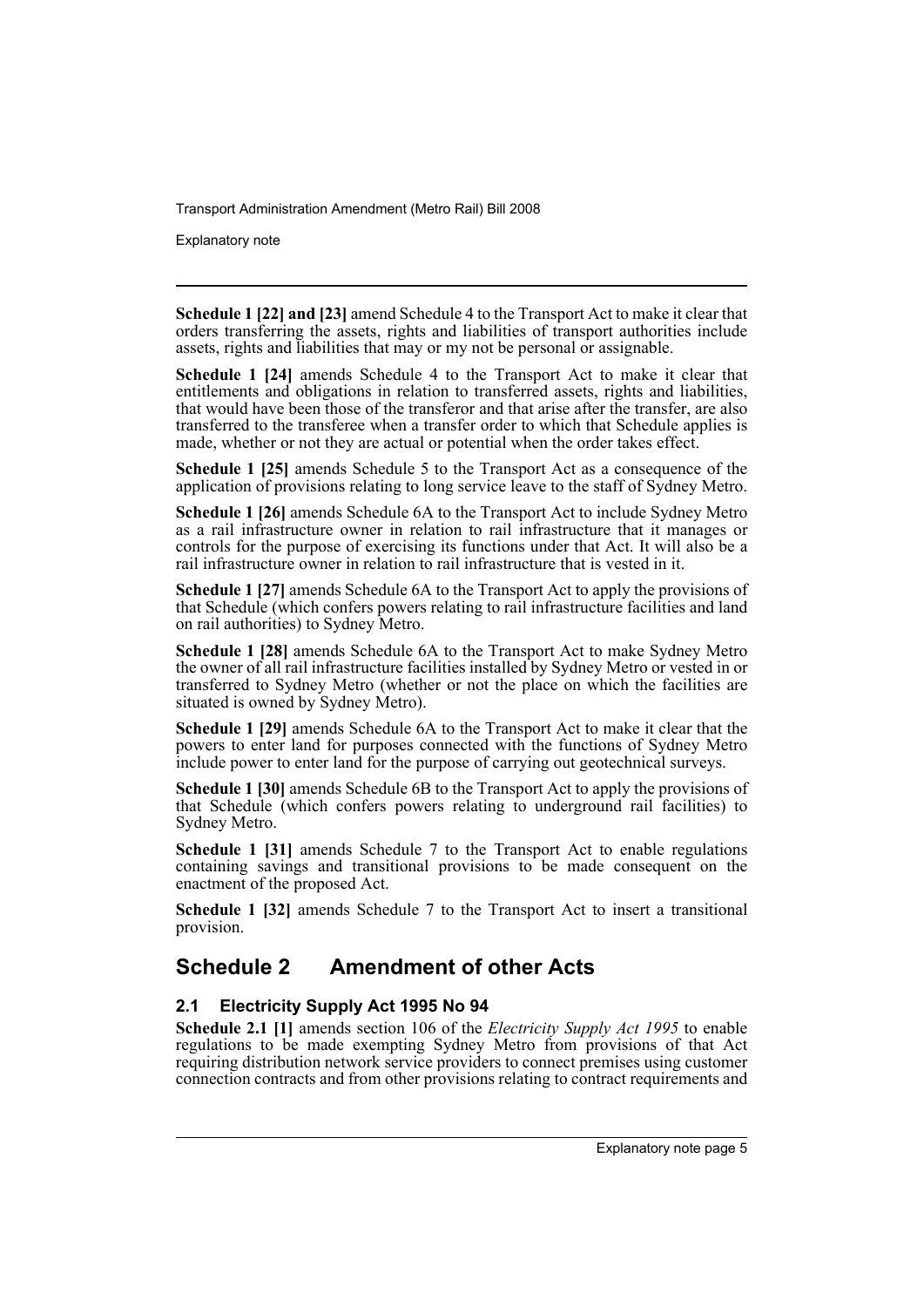Explanatory note

consultative committees. Sydney Metro is made a distribution network service provider under that Act by being included as a provider of a rail network electricity system by the amendment made by **Schedule 2.1 [2]**.

#### **2.2 Local Government Act 1993 No 30**

**Schedule 2.2 [1]** amends section 555 of the *Local Government Act 1993* to make land vested in or owned by Sydney Metro, in, on or over which rail infrastructure facilities are installed, exempt from rates.

**Schedule 2.2 [2]** amends section 600 of that Act to make Sydney Metro eligible for a rebate of rates on land that is vested in it.

**Schedule 2.2 [3]** amends section 742 of that Act to extend dispute resolution procedures for disputes between councils and government bodies to Sydney Metro.

#### **2.3 Pipelines Act 1967 No 90**

**Schedule 2.3** amends section 3 of the *Pipelines Act 1967* to make Sydney Metro a public authority for the purposes of that Act. The effect of this is that Sydney Metro will not be required to hold a licence in respect of any pipeline it constructs and must be notified of applications for pipeline licences and other matters.

#### **2.4 Public Sector Employment and Management Act 2002 No 43**

**Schedule 2.4 [1]** amends Schedule 1 to the *Public Sector Employment and Management Act 2002* to establish a new Division within the Government Service for staff of Sydney Metro. **Schedule 2.4 [2]** makes a consequential amendment.

#### **2.5 Roads Act 1993 No 33**

**Schedule 2.5** amends the *Roads Act 1993* to prevent a roads authority from carrying out drainage work in or on which rail infrastructure facilities of Sydney Metro are situated.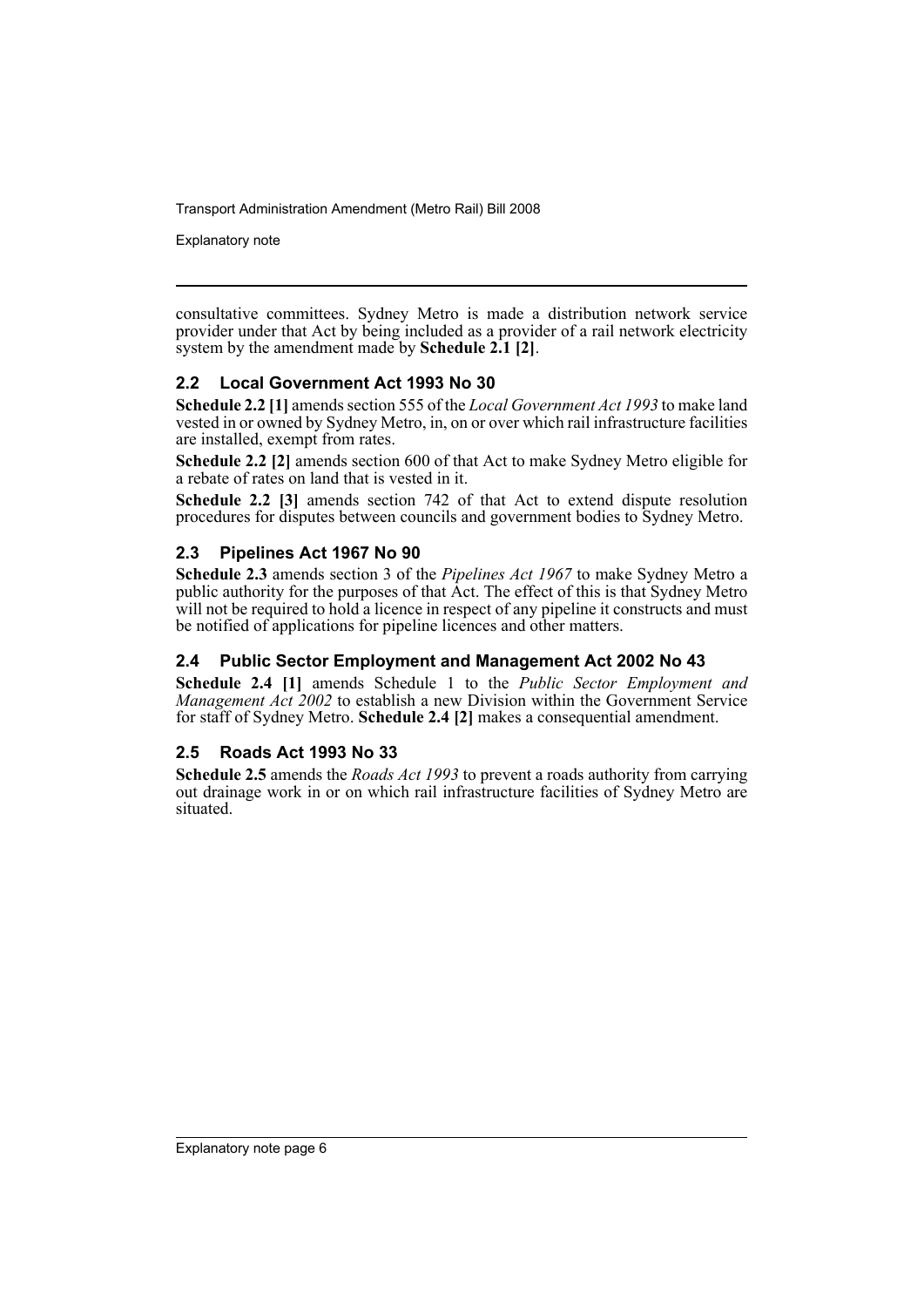First print



New South Wales

# **Transport Administration Amendment (Metro Rail) Bill 2008**

## **Contents**

|   |                                                           | Page |
|---|-----------------------------------------------------------|------|
|   | Name of Act                                               |      |
|   | Commencement                                              |      |
| 3 | Amendment of Transport Administration Act 1988 No 109     | 2    |
| 4 | Amendment of other Acts                                   |      |
| 5 | Repeal of Act                                             | 2    |
|   | Schedule 1 Amendment of Transport Administration Act 1988 |      |
|   | Schedule 2 Amendment of other Acts                        | 25   |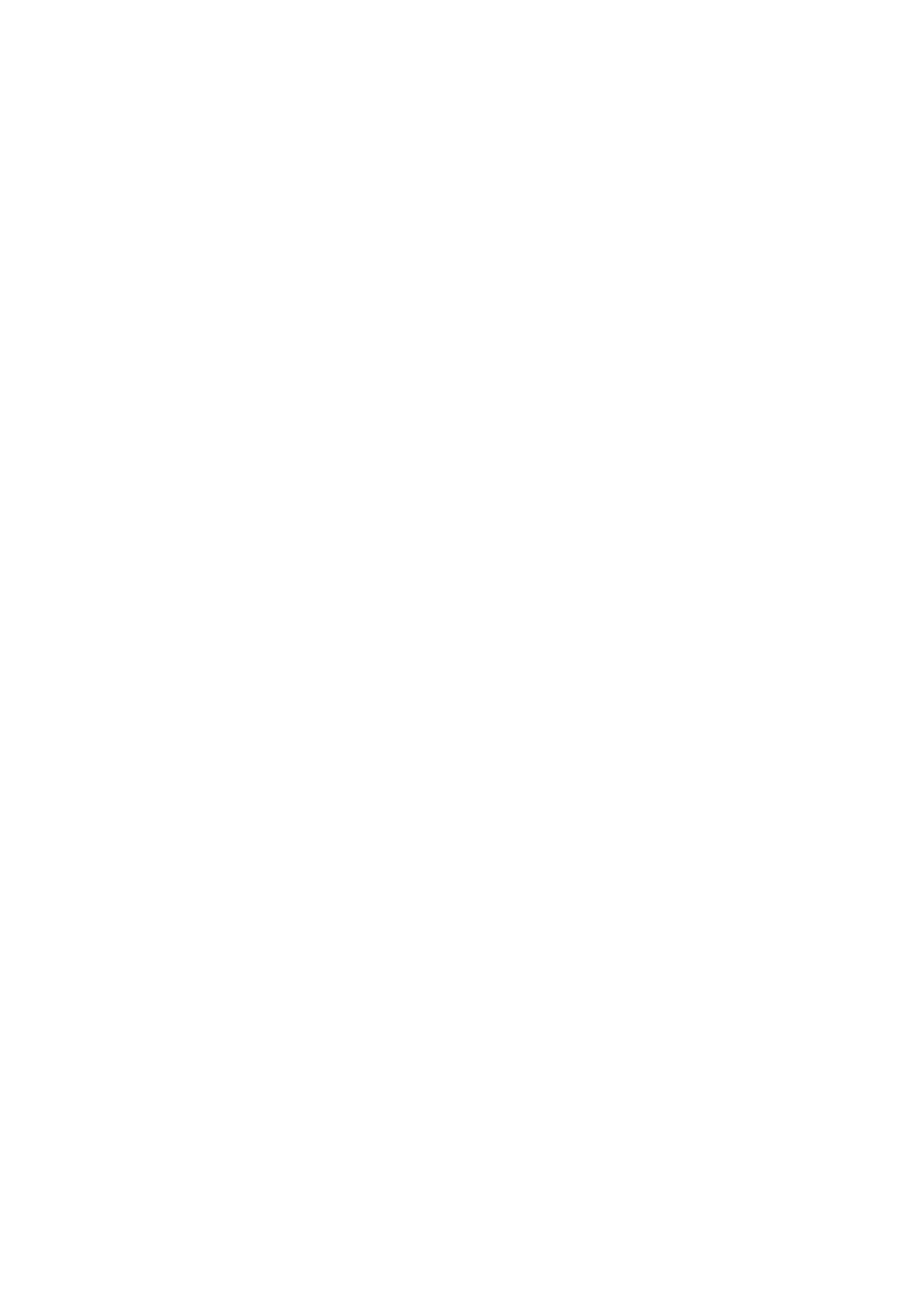

New South Wales

# **Transport Administration Amendment (Metro Rail) Bill 2008**

No , 2008

### **A Bill for**

An Act to amend the *Transport Administration Act 1988* and other Acts to establish Sydney Metro and to facilitate the development, implementation and operation of metro railway systems in the State.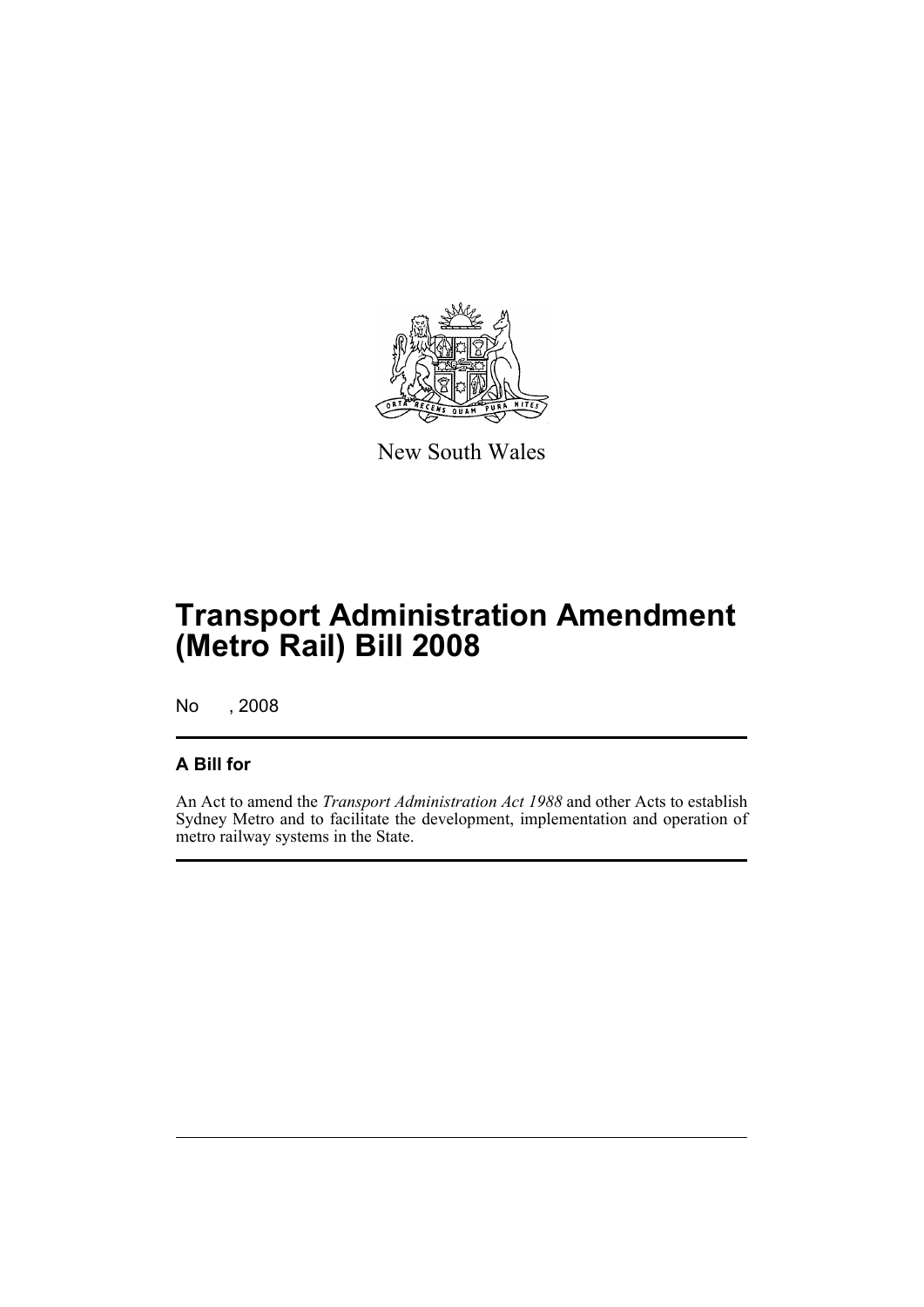<span id="page-9-4"></span><span id="page-9-3"></span><span id="page-9-2"></span><span id="page-9-1"></span><span id="page-9-0"></span>

|              |     | The Legislature of New South Wales enacts:                                                                                                                | 1                   |
|--------------|-----|-----------------------------------------------------------------------------------------------------------------------------------------------------------|---------------------|
| 1            |     | Name of Act                                                                                                                                               | 2                   |
|              |     | This Act is the <i>Transport Administration Amendment (Metro Rail)</i><br>Act 2008.                                                                       | 3<br>$\overline{4}$ |
| $\mathbf{2}$ |     | <b>Commencement</b>                                                                                                                                       | 5                   |
|              |     | This Act commences on a day or days to be appointed by proclamation.                                                                                      | 6                   |
| 3            |     | Amendment of Transport Administration Act 1988 No 109                                                                                                     | $\overline{7}$      |
|              |     | The <i>Transport Administration Act 1988</i> is amended as set out in<br>Schedule 1.                                                                      | 8<br>9              |
| 4            |     | <b>Amendment of other Acts</b>                                                                                                                            | 10                  |
|              |     | The Acts specified in Schedule 2 are amended as set out in that<br>Schedule.                                                                              | 11<br>12            |
| 5            |     | <b>Repeal of Act</b>                                                                                                                                      | 13                  |
|              | (1) | This Act is repealed on the day following the day on which all of the<br>provisions of this Act have commenced.                                           | 14<br>15            |
|              | (2) | The repeal of this Act does not, because of the operation of section 30<br>of the <i>Interpretation Act 1987</i> , affect any amendment made by this Act. | 16<br>17            |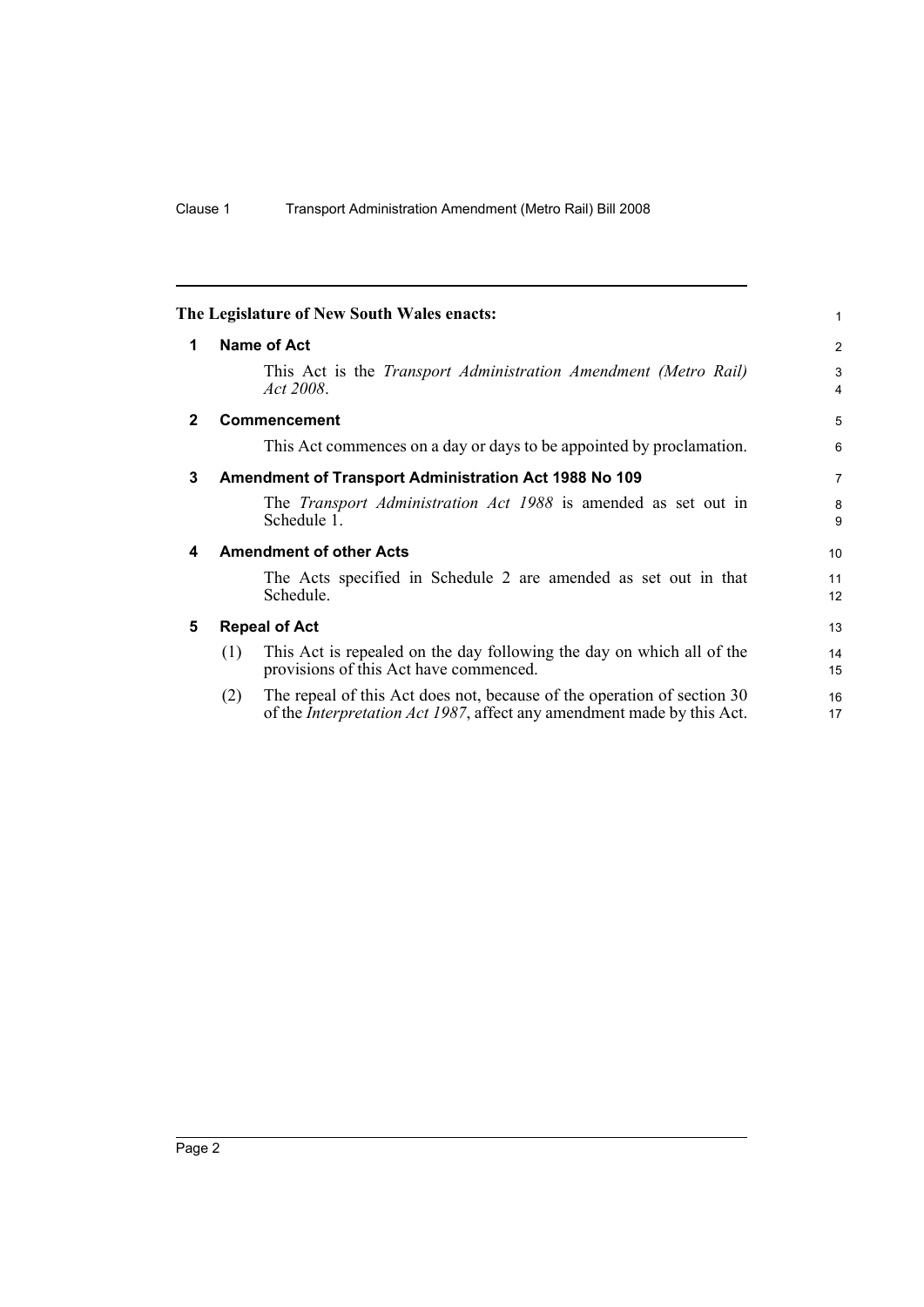Amendment of Transport Administration Act 1988 Schedule 1

<span id="page-10-0"></span>

|     | <b>Schedule 1</b>            | <b>Amendment of Transport Administration</b><br><b>Act 1988</b>                                                                                                                                                                                                       | 1<br>$\overline{2}$        |
|-----|------------------------------|-----------------------------------------------------------------------------------------------------------------------------------------------------------------------------------------------------------------------------------------------------------------------|----------------------------|
|     |                              | (Section 3)                                                                                                                                                                                                                                                           | 3                          |
| [1] | Long title                   |                                                                                                                                                                                                                                                                       | 4                          |
|     |                              | Omit "and the Roads and Traffic Authority".                                                                                                                                                                                                                           | 5                          |
|     |                              | Insert instead ", the Roads and Traffic Authority and Sydney Metro".                                                                                                                                                                                                  | 6                          |
| [2] | <b>Section 3 Definitions</b> |                                                                                                                                                                                                                                                                       | $\overline{7}$             |
|     |                              | Insert in alphabetical order in section $3(1)$ :                                                                                                                                                                                                                      | 8                          |
|     |                              | <i>metro railway</i> means a guided system designed to transport<br>passengers on a railway track, together with its infrastructure and<br>associated sidings, that:                                                                                                  | 9<br>10<br>11              |
|     | (a)                          | provides high-frequency commuter and other passenger<br>services, and                                                                                                                                                                                                 | 12<br>13                   |
|     | (b)                          | is operated using automated systems, that are integrated<br>with trains, from one or more central control points, and                                                                                                                                                 | 14<br>15                   |
|     | (c)                          | is operated using dedicated rail infrastructure facilities that<br>are not operationally connected with other types of rail<br>infrastructure facilities.                                                                                                             | 16<br>17<br>18             |
|     |                              | <i>metro railway system means:</i>                                                                                                                                                                                                                                    | 19                         |
|     | (a)                          | a metro railway and its rail infrastructure facilities, and                                                                                                                                                                                                           | 20                         |
|     | (b)                          | stations, platforms, maintenance facilities, depots and<br>other transport interchanges, works, structures and<br>facilities associated with or incidental to the metro railway<br>or rail infrastructure facilities (including commercial and<br>retail facilities). | 21<br>22<br>23<br>24<br>25 |
| [3] |                              | Section 3 (1), definition of "NSW rail network"                                                                                                                                                                                                                       | 26                         |
|     | "controlled)".               | Insert ", but does not include any part of a metro railway system" after                                                                                                                                                                                              | 27<br>28                   |
| [4] |                              | Section 3 (1), definition of "rail infrastructure owner"                                                                                                                                                                                                              | 29                         |
|     | Insert after paragraph (b):  |                                                                                                                                                                                                                                                                       | 30                         |
|     | (b1)                         | in the case of any rail infrastructure facilities that are<br>managed or controlled by Sydney Metro for the purposes<br>of exercising its functions under this Act, Sydney Metro,<br>or                                                                               | 31<br>32<br>33<br>34       |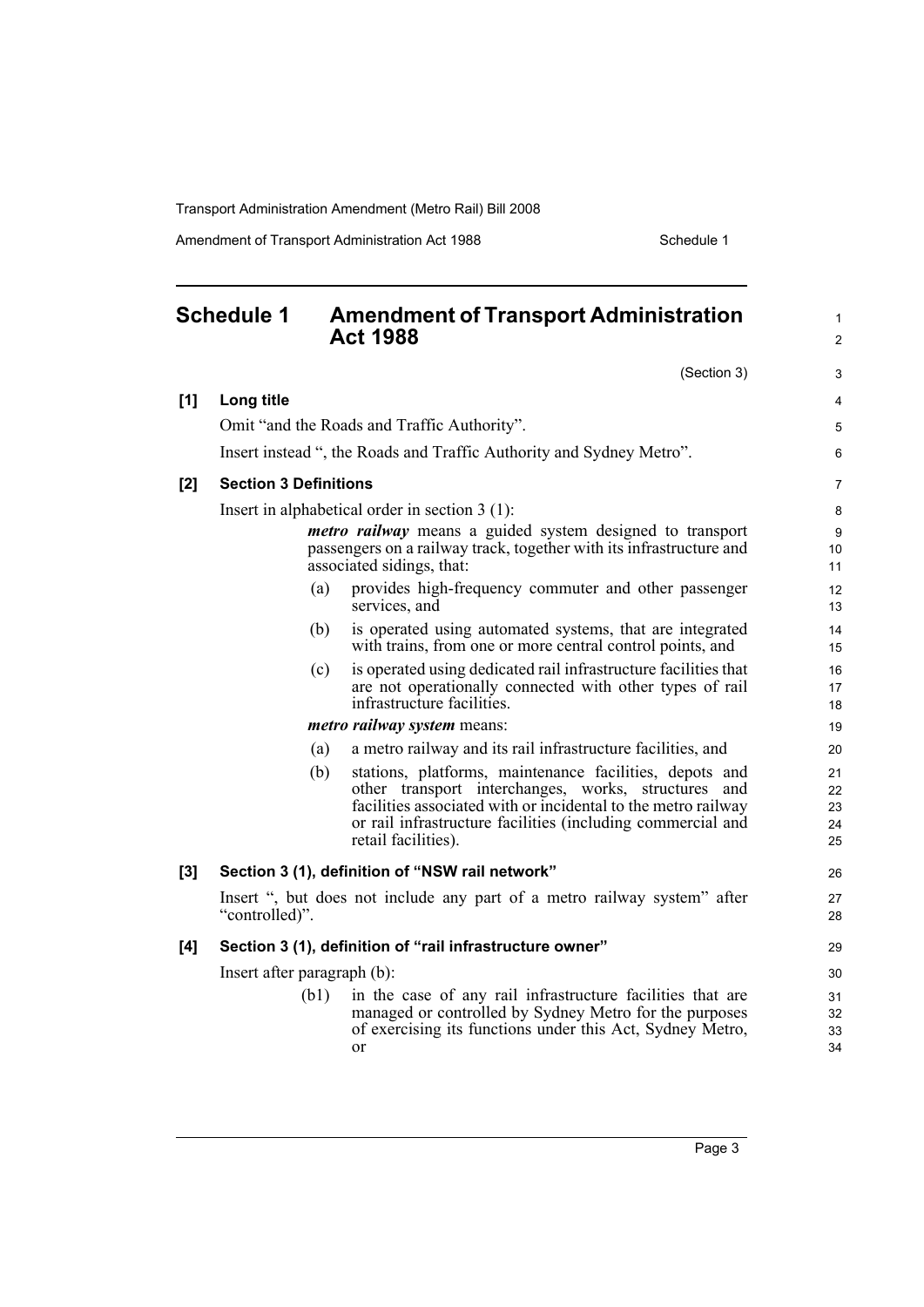| Schedule 1 | Amendment of Transport Administration Act 1988 |
|------------|------------------------------------------------|
|------------|------------------------------------------------|

| [5] |         | Section 3 (1)        |                                                                                                                             | 1                   |
|-----|---------|----------------------|-----------------------------------------------------------------------------------------------------------------------------|---------------------|
|     |         |                      | Insert in alphabetical order:<br><b>Sydney Metro</b> means Sydney Metro constituted under this Act.                         | $\overline{c}$<br>3 |
| [6] |         |                      | Section 3A Metropolitan rail area                                                                                           | 4                   |
|     |         |                      | Omit "or RailCorp" from section 3A (6).                                                                                     | 5                   |
|     |         |                      | Insert instead ", RailCorp or Sydney Metro".                                                                                | 6                   |
| [7] | Part 6A |                      |                                                                                                                             | 7                   |
|     |         | Insert after Part 6: |                                                                                                                             | 8                   |
|     |         |                      | <b>Part 6A Sydney Metro</b>                                                                                                 | 9                   |
|     |         | <b>Division 1</b>    | Interpretation                                                                                                              | 10                  |
|     | 55A     |                      | <b>Definitions</b>                                                                                                          | 11                  |
|     |         | (1)                  | In this Part:                                                                                                               | 12                  |
|     |         |                      | <b>Chief Executive Officer means the Chief Executive Officer of</b><br>Sydney Metro.                                        | 13<br>14            |
|     |         |                      | <i>develop a metro railway system includes:</i>                                                                             | 15                  |
|     |         |                      | carry out development for the purposes of a metro railway<br>(a)<br>system, and                                             | 16<br>17            |
|     |         |                      | facilitate, manage,<br>finance or<br>maintain any such<br>(b)<br>development, and                                           | 18<br>19            |
|     |         |                      | carry out any function ancillary to any such development.<br>(c)                                                            | 20                  |
|     |         |                      | <i>development</i> means development within the meaning of the<br>Environmental Planning and Assessment Act 1979, a project | 21<br>22            |
|     |         |                      | (within the meaning of Part 3A of that Act) or an activity (within<br>the meaning of Part 5 of that Act).                   | 23<br>24            |
|     |         | (2)                  | In this Part, a reference to a metro railway system includes a<br>reference to part of a metro railway system.              | 25<br>26            |
|     |         | <b>Division 2</b>    | <b>Constitution of Sydney Metro</b>                                                                                         | 27                  |
|     | 55B     |                      | <b>Constitution of Sydney Metro</b>                                                                                         | 28                  |
|     |         | (1)                  | There is constituted by this Act a corporation with the corporate<br>name of Sydney Metro.                                  | 29<br>30            |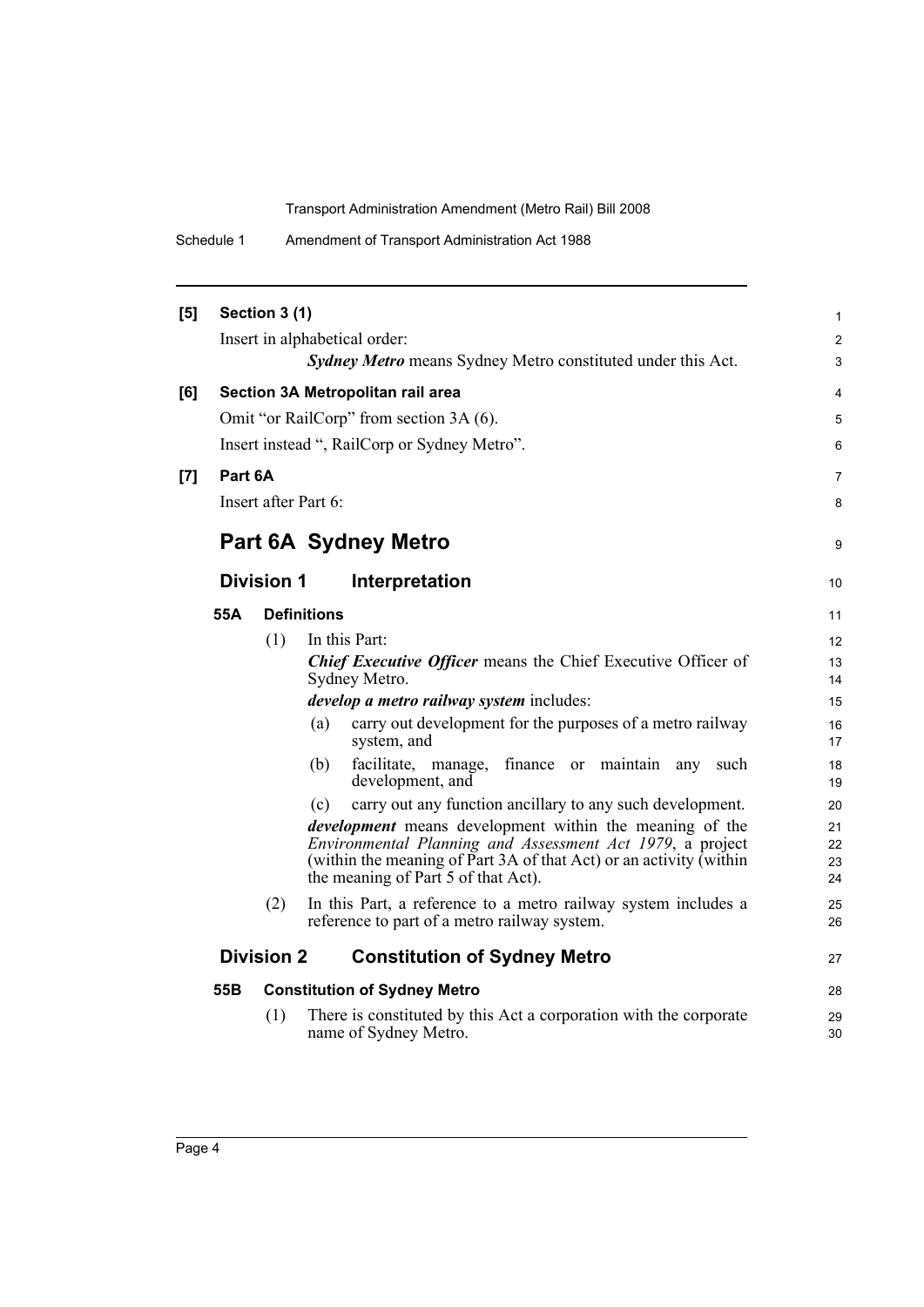|     | (2)               |     | Sydney Metro is a NSW Government agency.                                                                                                                                                                                                                                         | $\mathbf{1}$               |
|-----|-------------------|-----|----------------------------------------------------------------------------------------------------------------------------------------------------------------------------------------------------------------------------------------------------------------------------------|----------------------------|
|     | (3)               |     | Sydney Metro cannot employ any staff.                                                                                                                                                                                                                                            | 2                          |
|     |                   |     | Note. Staff may be employed under Chapter 1A of the Public Sector                                                                                                                                                                                                                | 3                          |
|     |                   |     | Employment and Management Act 2002 in the Government Service to<br>enable Sydney Metro to exercise its functions.                                                                                                                                                                | 4<br>5                     |
|     |                   |     |                                                                                                                                                                                                                                                                                  |                            |
|     | <b>Division 3</b> |     | <b>Functions of Sydney Metro</b>                                                                                                                                                                                                                                                 | 6                          |
| 55C |                   |     | Development of metro railway systems and associated projects                                                                                                                                                                                                                     | $\overline{7}$             |
|     | (1)               |     | The principal functions of Sydney Metro are:                                                                                                                                                                                                                                     | 8                          |
|     |                   | (a) | to develop metro railway systems, and                                                                                                                                                                                                                                            | 9                          |
|     |                   | (b) | to hold, manage and maintain rail infrastructure facilities<br>of metro railways, and                                                                                                                                                                                            | 10<br>11                   |
|     |                   | (c) | to carry out development, or facilitate, manage or finance<br>development, on land located on, or in the vicinity of,<br>metro railway systems, and                                                                                                                              | 12<br>13<br>14             |
|     |                   | (d) | to enter into leases or licences, or other arrangements, with<br>persons for the provision of safe and reliable metro railway<br>passenger services or the operation of metro railway<br>systems or other transport systems, and                                                 | 15<br>16<br>17<br>18       |
|     |                   | (e) | if any such arrangements have not been made or are, for<br>any reason, not in place, to provide safe and reliable metro<br>railway passenger services or operate metro railway<br>systems, and                                                                                   | 19<br>20<br>21<br>22       |
|     |                   | (f) | to enter into leases or licences, or other arrangements, with<br>persons for the development, management and control or<br>maintenance of metro railway systems, and                                                                                                             | 23<br>24<br>25             |
|     |                   | (g) | without limiting paragraph (d) or (e) and subject to this and<br>any other Act, to make arrangements with respect to fares<br>to be charged for, and to charge fares for, metro railway<br>passenger services,<br>in an efficient, effective and financially responsible manner. | 26<br>27<br>28<br>29<br>30 |
|     | (2)               |     | Sydney Metro also has the following functions:                                                                                                                                                                                                                                   | 31                         |
|     |                   | (a) | to hold, manage, maintain and establish assets associated<br>with metro railway systems and associated transport<br>projects,                                                                                                                                                    | 32<br>33<br>34             |
|     |                   | (b) | to conduct businesses related to its principal functions,                                                                                                                                                                                                                        | 35                         |
|     |                   | (c) | to provide facilities or services that are ancillary to or<br>incidental to its principal functions,                                                                                                                                                                             | 36<br>37                   |
|     |                   | (d) | to acquire and develop any land,                                                                                                                                                                                                                                                 | 38                         |
|     |                   |     |                                                                                                                                                                                                                                                                                  |                            |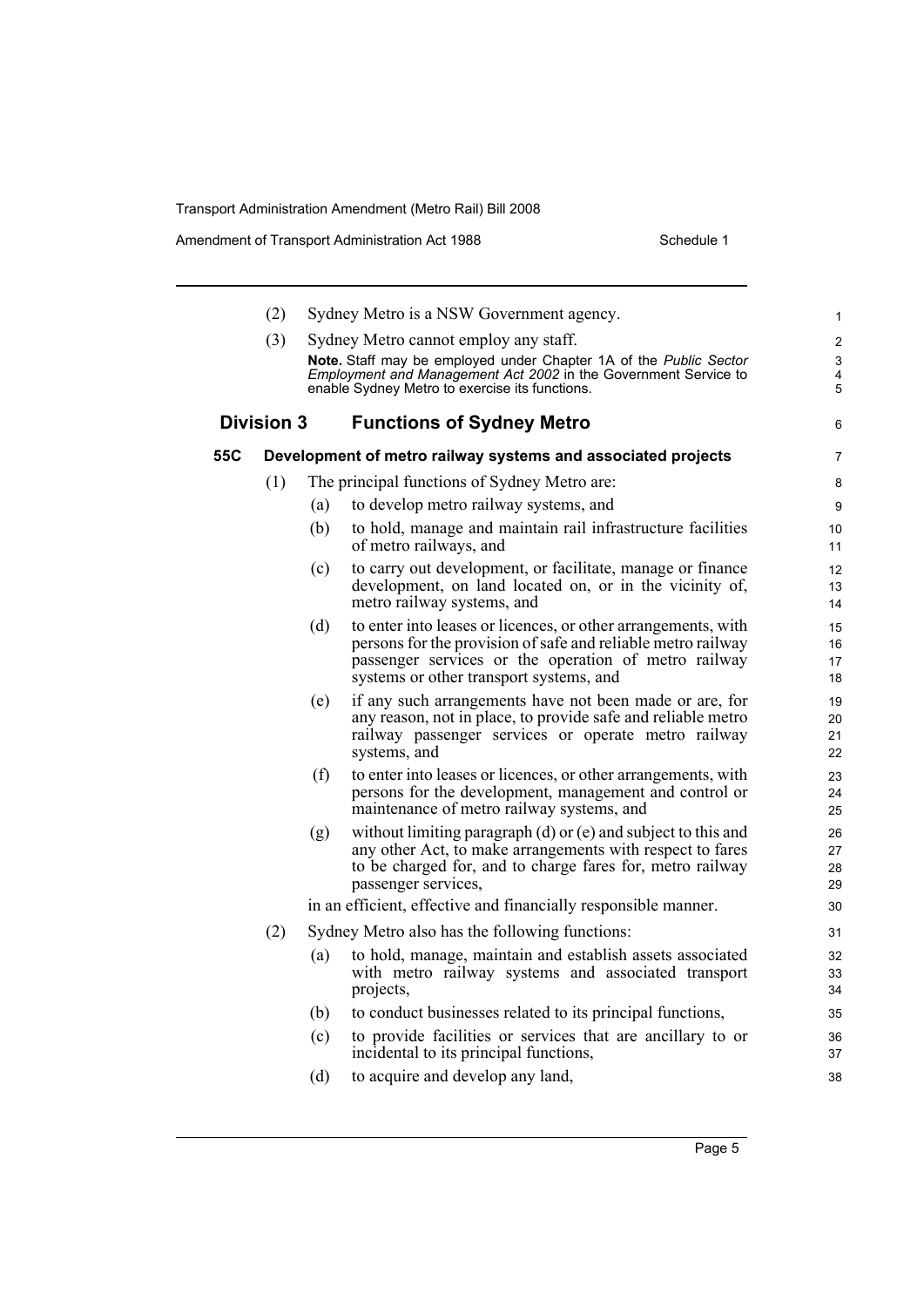|     |     | (e)                         | to acquire or build, and maintain or dispose of, any<br>engines, carriages,<br>vehicles, plant, machinery<br><sub>or</sub><br>equipment,                                                                                                                            | 1<br>$\overline{c}$<br>3 |  |  |
|-----|-----|-----------------------------|---------------------------------------------------------------------------------------------------------------------------------------------------------------------------------------------------------------------------------------------------------------------|--------------------------|--|--|
|     |     | (f)                         | to make and enter into contracts or arrangements for the<br>carrying out of works or the performance of services or the<br>supply of goods or materials,                                                                                                            | 4<br>5<br>6              |  |  |
|     |     | (g)                         | to make and enter into contracts or arrangements with any<br>person for the operation by that person, on such terms as<br>may be agreed on, of any of Sydney Metro's metro railway<br>or other transport services, or any of Sydney Metro's<br>businesses,          | 7<br>8<br>9<br>10<br>11  |  |  |
|     |     | (h)                         | to appoint agents, and act as agents for other persons,                                                                                                                                                                                                             | 12                       |  |  |
|     |     | (i)                         | to charge an agreed or reasonable amount for any service<br>provided by it (other than metro railway passenger<br>services).                                                                                                                                        | 13<br>14<br>15           |  |  |
|     | (3) |                             | Sydney Metro has such other functions as are conferred or<br>imposed on it by or under this or any other Act.                                                                                                                                                       | 16<br>17                 |  |  |
| 55D |     | Metro railway station plans |                                                                                                                                                                                                                                                                     |                          |  |  |
|     | (1) |                             | Sydney Metro may, for the purpose of developing a metro<br>railway system, prepare station plans for land on which metro<br>railway stations are to be situated, and land in the vicinity of such<br>metro railway stations, with respect to the following matters: | 19<br>20<br>21<br>22     |  |  |
|     |     | (a)                         | development on the land, including development for<br>integrated transport facilities such as bus or other transport<br>interchanges,                                                                                                                               | 23<br>24<br>25           |  |  |
|     |     | (b)                         | traffic and parking management arrangements,                                                                                                                                                                                                                        | 26                       |  |  |
|     |     | (c)                         | pedestrian links and access facilities,                                                                                                                                                                                                                             | 27                       |  |  |
|     |     | (d)                         | retail and commercial development associated with metro<br>railway stations,                                                                                                                                                                                        | 28<br>29                 |  |  |
|     |     | (e)                         | public domain amenities and improvements,                                                                                                                                                                                                                           | 30                       |  |  |
|     |     | (f)                         | station design and amenity,                                                                                                                                                                                                                                         | 31                       |  |  |
|     |     | (g)                         | other matters ancillary to the operation of metro railway<br>stations and any associated transport or other facilities.                                                                                                                                             | 32<br>33                 |  |  |
|     | (2) |                             | Sydney Metro is to consult with other relevant public authorities<br>when preparing a station plan or an amendment to a plan.                                                                                                                                       | 34<br>35                 |  |  |
|     | (3) |                             | Sydney Metro may provide a station plan to the Minister for<br>Planning and other relevant public authorities in connection with<br>the exercise by the Minister or authorities of statutory and other<br>functions relating to the land concerned.                 | 36<br>37<br>38<br>39     |  |  |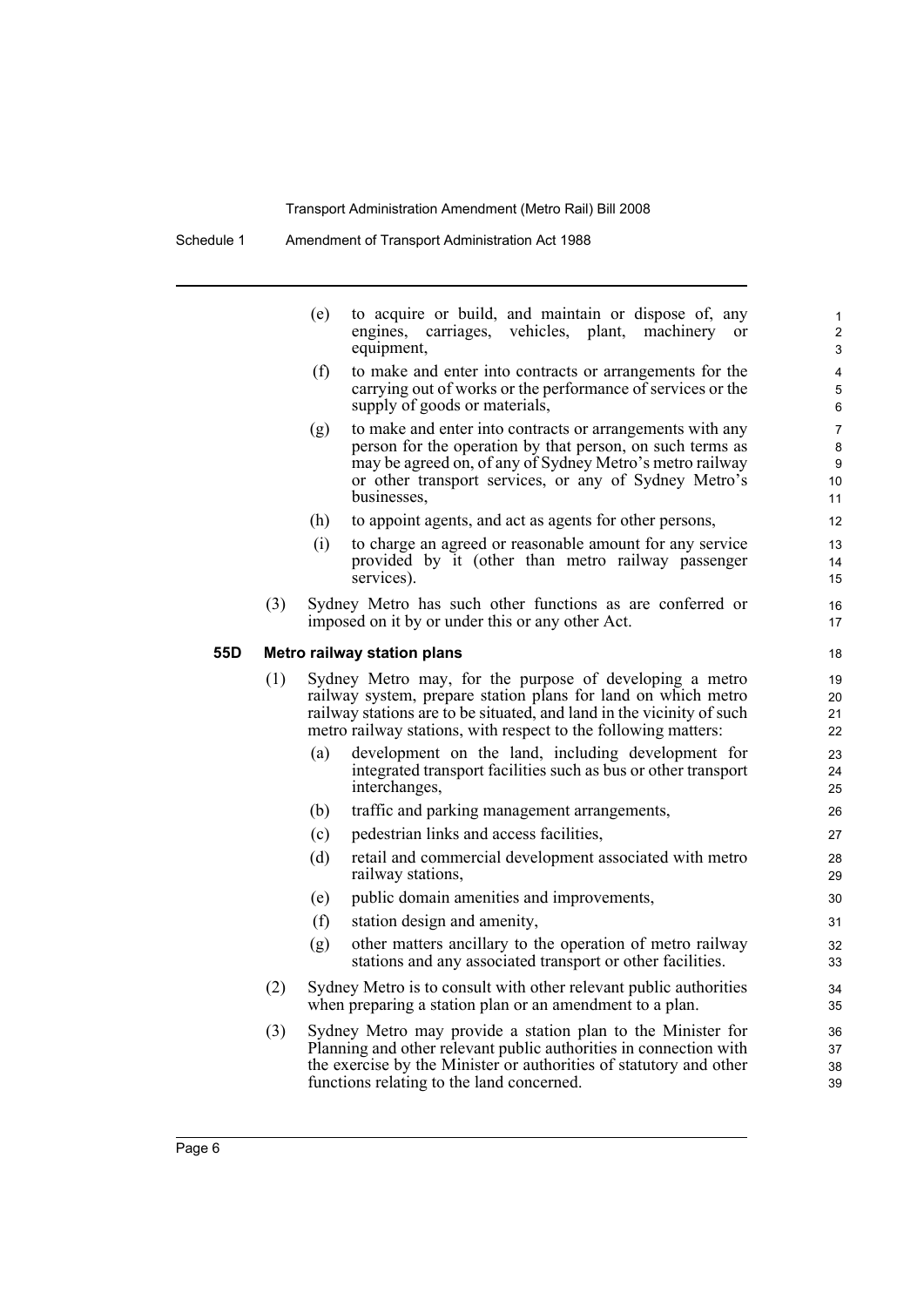Amendment of Transport Administration Act 1988 Schedule 1

| 55E |                   | <b>Acquisition of land by Sydney Metro</b>                                                                                                                                                                                                    | 1                             |
|-----|-------------------|-----------------------------------------------------------------------------------------------------------------------------------------------------------------------------------------------------------------------------------------------|-------------------------------|
|     | (1)               | Sydney Metro may, for any purposes of Sydney Metro, acquire<br>land (including an interest in land) by agreement or by<br>compulsory process in accordance with the Land Acquisition<br>(Just Terms Compensation) Act 1991.                   | $\overline{c}$<br>3<br>4<br>5 |
|     | (2)               | The other purposes for which land may be acquired under<br>subsection $(1)$ include for the purposes of a future sale, lease or<br>disposal, that is, to enable Sydney Metro to exercise its functions<br>in relation to land under this Act. | 6<br>7<br>8<br>9              |
|     | (3)               | For the purposes of the <i>Public Works Act 1912</i> , any such<br>acquisition of land is taken to be an authorised work and Sydney<br>Metro is, in relation to that authorised work, taken to be the<br>Constructing Authority.              | 10<br>11<br>12<br>13          |
|     | (4)               | Sydney Metro may not give a proposed acquisition notice under<br>the Land Acquisition (Just Terms Compensation) Act 1991<br>without the approval of the Minister.                                                                             | 14<br>15<br>16                |
|     | (5)               | Any such acquisition is not void merely because it is expressed to<br>be for the purposes of Sydney Metro or for the purposes of this<br>Act.                                                                                                 | 17<br>18<br>19                |
|     | (6)               | Part 3 of the <i>Public Works Act 1912</i> does not apply in respect of<br>works constructed for the purposes of this section.                                                                                                                | 20<br>21                      |
|     | <b>Division 4</b> | <b>Management of Sydney Metro</b>                                                                                                                                                                                                             | 22                            |
| 55F |                   | <b>Constitution of Sydney Metro Board</b>                                                                                                                                                                                                     | 23                            |
|     | (1)               | There is constituted a Sydney Metro Board.                                                                                                                                                                                                    | 24                            |
|     | (2)               | The Board is to consist of:                                                                                                                                                                                                                   | 25                            |
|     |                   | the Chief Executive Officer of Sydney Metro, and<br>(a)                                                                                                                                                                                       | 26                            |
|     |                   | 1 member appointed by the Minister on the nomination of<br>(b)<br>the Treasurer, and                                                                                                                                                          | 27<br>28                      |
|     |                   | 3 other members appointed by the Minister.<br>(c)                                                                                                                                                                                             | 29                            |
|     | (3)               | Part 1 of Schedule 2B has effect with respect to the constitution<br>and procedure of the Board.                                                                                                                                              | 30<br>31                      |
| 55G |                   | Board to determine policies of Sydney Metro                                                                                                                                                                                                   | 32                            |
|     | (1)               | The Sydney Metro Board has the function of determining the<br>policies of Sydney Metro.                                                                                                                                                       | 33<br>34                      |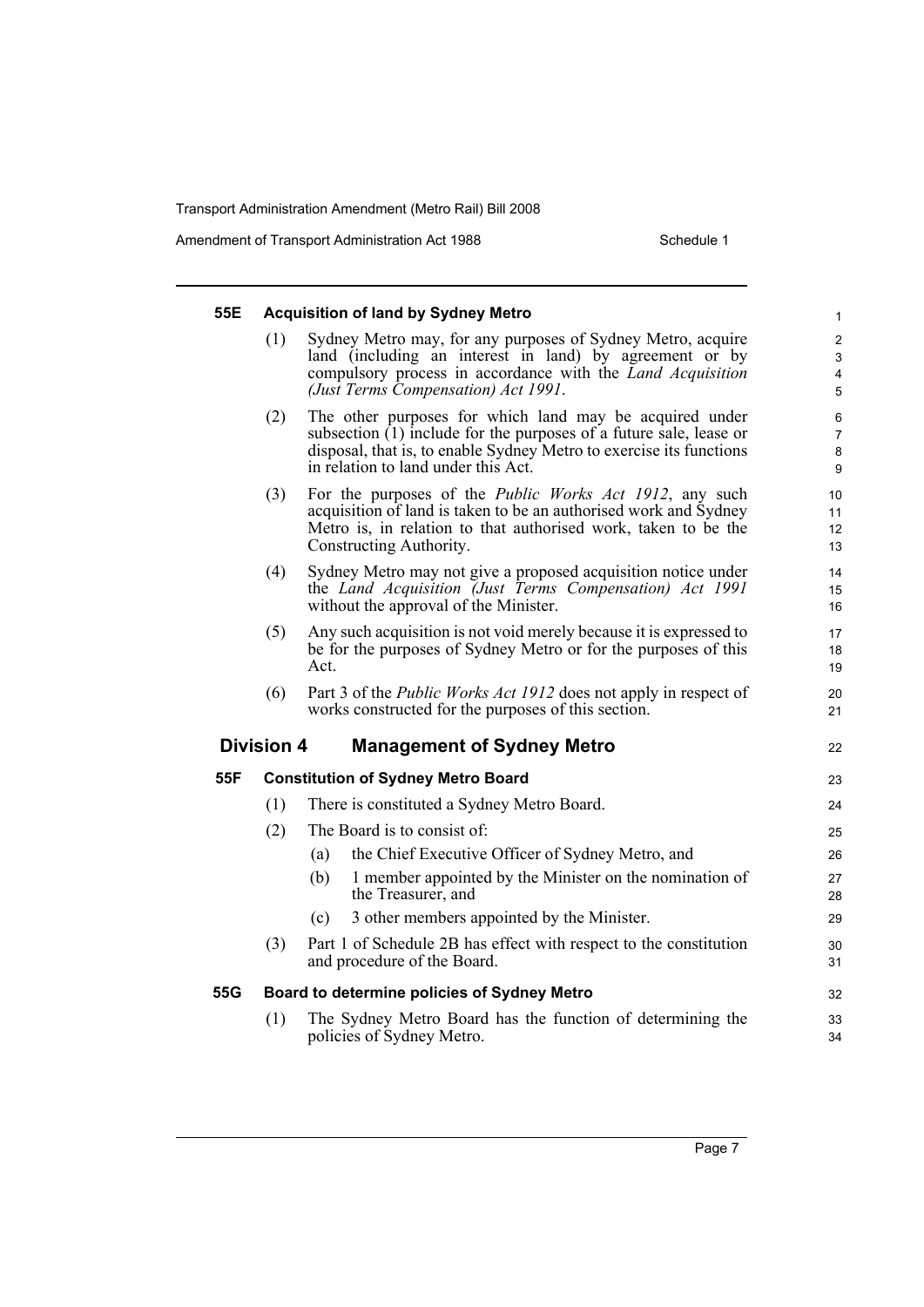|            | (2) | In exercising that function, the Board is, as far as practicable, to<br>ensure that the activities of Sydney Metro are carried out properly<br>and efficiently. | $\mathbf{1}$<br>$\overline{a}$<br>3 |
|------------|-----|-----------------------------------------------------------------------------------------------------------------------------------------------------------------|-------------------------------------|
| 55H        |     | <b>Chief Executive Officer of Sydney Metro</b>                                                                                                                  | 4                                   |
|            | (1) | The Governor may appoint a Chief Executive Officer of Sydney<br>Metro.                                                                                          | 5<br>6                              |
|            | (2) | Part 2 of Schedule 2B has effect with respect to the Chief<br>Executive Officer.                                                                                | 7<br>8                              |
| <b>551</b> |     | <b>Chief Executive Officer to manage Sydney Metro</b>                                                                                                           | 9                                   |
|            | (1) | The affairs of Sydney Metro are to be managed and controlled by<br>the Chief Executive Officer in accordance with the policies of the<br>Sydney Metro Board.    | 10<br>11<br>12 <sup>2</sup>         |
|            | (2) | Any act, matter or thing done in the name of, or on behalf of,<br>Sydney Metro by the Chief Executive Officer is taken to have<br>been done by Sydney Metro.    | 13<br>14<br>15                      |
| 55J        |     | <b>Ministerial control</b>                                                                                                                                      | 16                                  |
|            | (1) | The Minister may give the Sydney Metro Board written<br>directions in relation to the exercise of Sydney Metro's functions.                                     | 17<br>18                            |
|            | (2) | Subject to this section, the Board and the Chief Executive Officer<br>must ensure that Sydney Metro complies with any such direction.                           | 19<br>20                            |
|            | (3) | If the Sydney Metro Board considers that:                                                                                                                       | 21                                  |
|            |     | Sydney Metro would suffer a significant financial loss as a<br>(a)<br>result of complying with any such direction, and                                          | 22<br>23                            |
|            |     | the direction is not in the commercial interests of Sydney<br>(b)<br>Metro,                                                                                     | 24<br>25                            |
|            |     | the Board may request the Minister to review the decision.                                                                                                      | 26                                  |
|            | (4) | A request for a review must be made within 7 days after the<br>direction is given or within such other reasonable period as the<br>Minister determines.         | 27<br>28<br>29                      |
|            | (5) | If the Board requests a review, Sydney Metro is not required to<br>comply with the direction until notified of the Minister's decision<br>following the review. | 30<br>31<br>32                      |
|            | (6) | Following the review the Minister may confirm or revoke the<br>direction, but the Minister must not confirm the direction unless:                               | 33<br>34                            |
|            |     | the Minister has estimated the financial loss concerned<br>(a)<br>from information supplied by Sydney Metro or from other<br>sources, and                       | 35<br>36<br>37                      |
|            |     |                                                                                                                                                                 |                                     |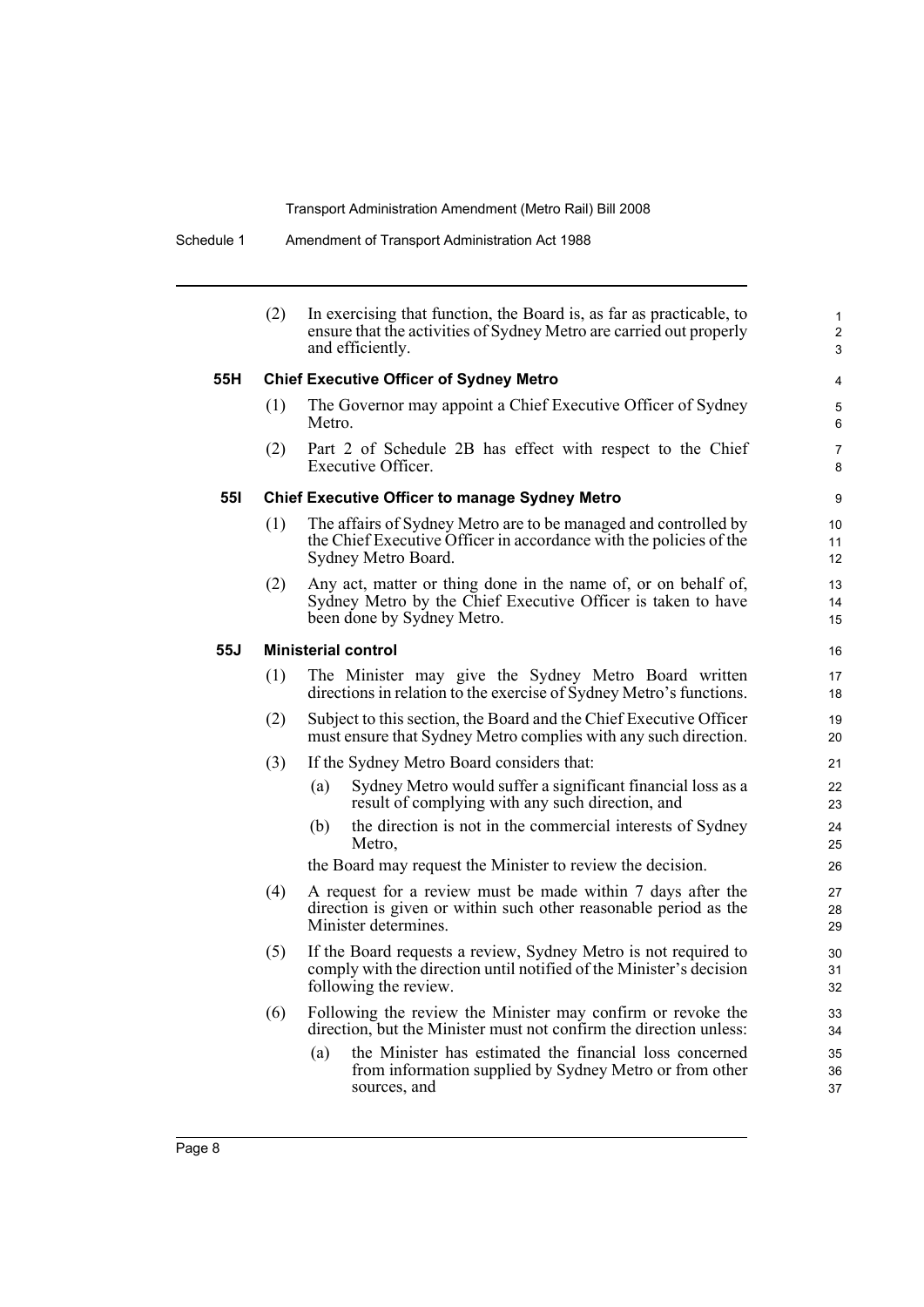Amendment of Transport Administration Act 1988 Schedule 1

|     |      | (b)             | the Minister has referred the matter to the Treasurer, and                                                                                                                                                                                                                                                                                                       | $\mathbf{1}$                     |
|-----|------|-----------------|------------------------------------------------------------------------------------------------------------------------------------------------------------------------------------------------------------------------------------------------------------------------------------------------------------------------------------------------------------------|----------------------------------|
|     |      | (c)             | the Treasurer has approved of the financial loss being<br>reimbursed from public revenue.                                                                                                                                                                                                                                                                        | $\overline{c}$<br>3              |
|     | (7)  |                 | Subsections $(3)$ – $(6)$ do not apply to a direction that may cause<br>Sydney Metro to suffer a significant financial loss as a result of<br>complying with that direction if:                                                                                                                                                                                  | 4<br>5<br>6                      |
|     |      | (a)             | the Minister decides that the direction is warranted on<br>grounds involving urgency or public safety, and                                                                                                                                                                                                                                                       | 7<br>8                           |
|     |      | (b)             | the direction is given after consultation with the Treasurer.                                                                                                                                                                                                                                                                                                    | 9                                |
|     | (8)  |                 | The Treasurer may approve of any financial loss resulting from a<br>direction referred to in subsection (7) being reimbursed from<br>public revenue.                                                                                                                                                                                                             | 10<br>11<br>12                   |
|     | (9)  |                 | For the purposes of this section, the amount of the financial loss<br>that Sydney Metro suffers as a result of complying with a<br>direction includes the amount of expenditure that Sydney Metro<br>incurs, and the amount of revenue that Sydney Metro forgoes, as<br>a result of complying with the direction which it would not<br>otherwise incur or forgo. | 13<br>14<br>15<br>16<br>17<br>18 |
|     | (10) | to time.        | The amount to be reimbursed to Sydney Metro is to be paid, from<br>money advanced by the Treasurer or appropriated by Parliament<br>for that purpose, at such times and in such amounts as the<br>Treasurer determines after receiving advice from the Minister on<br>the estimated financial loss incurred by Sydney Metro from time                            | 19<br>20<br>21<br>22<br>23<br>24 |
| 55K |      |                 | Sydney Metro to supply information to Minister                                                                                                                                                                                                                                                                                                                   | 25                               |
|     |      |                 | Sydney Metro must:                                                                                                                                                                                                                                                                                                                                               | 26                               |
|     |      | (a)             | supply the Minister or a person nominated by the Minister<br>with any information relating to its activities that the<br>Minister or person may require, and                                                                                                                                                                                                     | 27<br>28<br>29                   |
|     |      | (b)             | keep the Minister informed of the general conduct of its<br>activities, and of any significant development in its<br>activities.                                                                                                                                                                                                                                 | 30<br>31<br>32                   |
| 55L |      | Corporate plans |                                                                                                                                                                                                                                                                                                                                                                  | 33                               |

(1) Sydney Metro must, at least 3 months before the beginning of each financial year of Sydney Metro, prepare and deliver to the Minister a draft corporate plan for the financial year.

34 35 36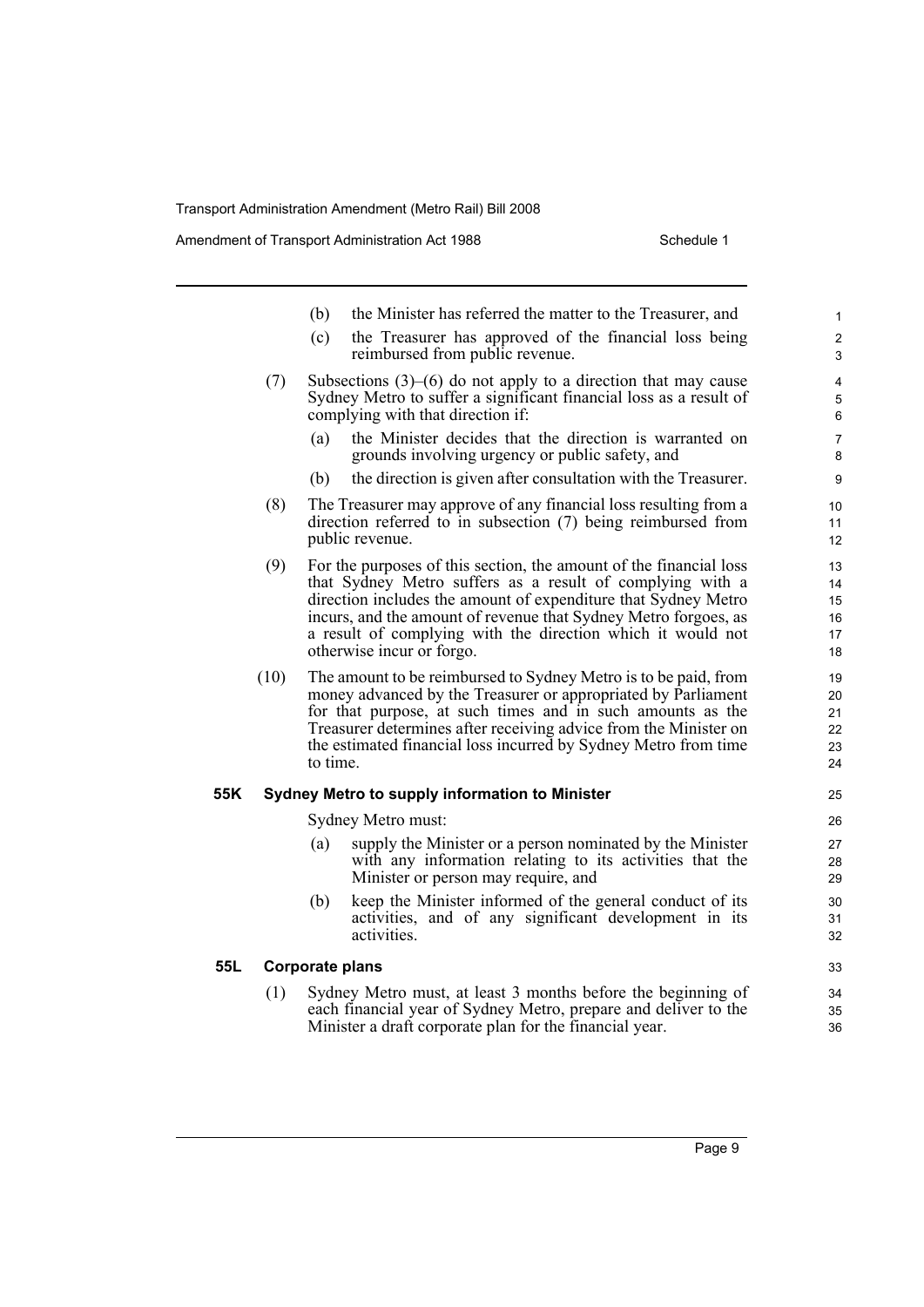| (2) | Sydney Metro must:                                                                                                                                                                                                                                                                                                                                                                                                                                              | $\mathbf{1}$                                                    |
|-----|-----------------------------------------------------------------------------------------------------------------------------------------------------------------------------------------------------------------------------------------------------------------------------------------------------------------------------------------------------------------------------------------------------------------------------------------------------------------|-----------------------------------------------------------------|
|     | consider any comments on the draft corporate plan that<br>(a)<br>were made by the Minister within 2 months after the draft<br>plan was delivered to the Minister, and                                                                                                                                                                                                                                                                                           | $\boldsymbol{2}$<br>3<br>4                                      |
|     | deliver the completed corporate plan to the Minister before<br>(b)<br>the beginning of the financial year concerned.                                                                                                                                                                                                                                                                                                                                            | 5<br>6                                                          |
| (3) | During the preparation of a corporate plan after the<br>commencement of this subsection, Sydney Metro is to make a<br>draft plan available for public comment for at least 30 days and<br>is to have regard to any submissions it receives about the draft<br>plan within that period. The arrangements for obtaining or<br>inspecting the draft plan and for making submissions are to be<br>advertised in a daily newspaper circulating throughout the State. | $\overline{7}$<br>8<br>$\boldsymbol{9}$<br>10<br>11<br>12<br>13 |
| (4) | Sydney Metro is to make the completed corporate plan available<br>for public inspection. However, Sydney Metro is not required to<br>include in any draft or completed plan made available for public<br>comment or inspection information that is of a commercially<br>sensitive nature or that it would otherwise not be required to<br>disclose under the Freedom of Information Act 1989.                                                                   | 14<br>15<br>16<br>17<br>18<br>19                                |
| (5) | Sydney Metro must, as far as practicable, exercise its functions in<br>accordance with the relevant corporate plan.                                                                                                                                                                                                                                                                                                                                             | 20<br>21                                                        |
| (6) | A corporate plan is to specify:                                                                                                                                                                                                                                                                                                                                                                                                                                 | 22                                                              |
|     | the separate activities of Sydney Metro and, in particular,<br>(a)<br>the separate commercial and non-commercial activities,<br>and                                                                                                                                                                                                                                                                                                                             | 23<br>24<br>25                                                  |
|     | the objectives of each such separate activity for the<br>(b)<br>financial year concerned and for future financial years, and                                                                                                                                                                                                                                                                                                                                    | 26<br>27                                                        |
|     | the strategies, policies and budgets for achieving those<br>(c)<br>objectives in relation to each such separate activity, and                                                                                                                                                                                                                                                                                                                                   | 28<br>29                                                        |
|     | (d)<br>the targets and criteria for assessing the Sydney Metro's<br>performance.                                                                                                                                                                                                                                                                                                                                                                                | 30<br>31                                                        |
| (7) | This section is subject to any requirement made by or under this<br>Act (including the requirements of any direction by the Minister<br>under this Division).                                                                                                                                                                                                                                                                                                   | 32<br>33<br>34                                                  |
|     |                                                                                                                                                                                                                                                                                                                                                                                                                                                                 |                                                                 |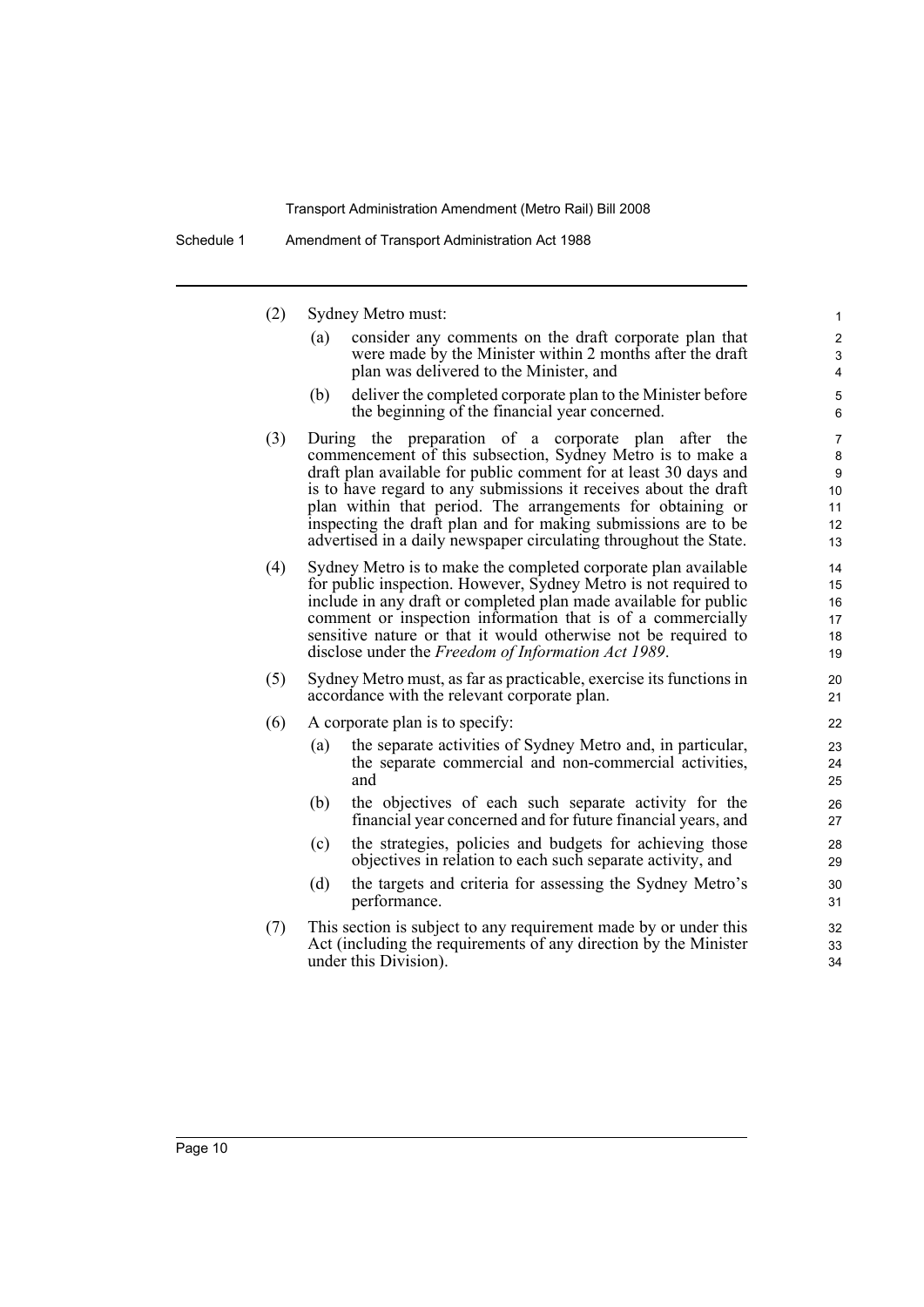Amendment of Transport Administration Act 1988 Schedule 1

| 55M |     | Exercise of functions through subsidiary corporations, joint<br>ventures etc                                                                                                                                                   | 1<br>$\overline{c}$  |
|-----|-----|--------------------------------------------------------------------------------------------------------------------------------------------------------------------------------------------------------------------------------|----------------------|
|     | (1) | In this section:                                                                                                                                                                                                               | 3                    |
|     |     | subsidiary corporation means:                                                                                                                                                                                                  | 4                    |
|     |     | a public subsidiary corporation referred to in section 55N,<br>(a)<br><sub>or</sub>                                                                                                                                            | 5<br>6               |
|     |     | a private subsidiary corporation referred to in section 550.<br>(b)                                                                                                                                                            | 7                    |
|     | (2) | Any function of Sydney Metro may be exercised:                                                                                                                                                                                 | 8                    |
|     |     | by Sydney Metro itself, or<br>(a)                                                                                                                                                                                              | 9                    |
|     |     | (b)<br>by a subsidiary corporation, or                                                                                                                                                                                         | 10                   |
|     |     | (c)<br>by Sydney Metro or a subsidiary corporation, or both, in a<br>partnership, joint venture or other association with other<br>persons or bodies.                                                                          | 11<br>12<br>13       |
| 55N |     | <b>Public subsidiary corporations</b>                                                                                                                                                                                          | 14                   |
|     | (1) | In this section:                                                                                                                                                                                                               | 15                   |
|     |     | <i>public subsidiary corporation</i> means a corporation constituted in<br>accordance with this section.                                                                                                                       | 16<br>17             |
|     | (2) | The regulations may constitute a corporation for the purposes of<br>this section with the corporate name specified in the regulations.                                                                                         | 18<br>19             |
|     | (3) | A public subsidiary corporation:                                                                                                                                                                                               | 20                   |
|     |     | has such of the functions of Sydney Metro as are specified<br>(a)<br>in the regulations or delegated to it under this Act, and                                                                                                 | 21<br>22             |
|     |     | is, for the purposes of any Act, a NSW Government<br>(b)<br>agency.                                                                                                                                                            | 23<br>24             |
|     | (4) | The provisions of or made under this Act or any other Act relating<br>to Sydney Metro apply to and in respect of a public subsidiary<br>corporation in such manner and to such extent as are prescribed<br>by the regulations. | 25<br>26<br>27<br>28 |
|     | (5) | With the approval of the Minister:                                                                                                                                                                                             | 29                   |
|     |     | Sydney Metro may transfer any of its assets, rights or<br>(a)<br>liabilities to a public subsidiary corporation, and                                                                                                           | 30<br>31             |
|     |     | a public subsidiary corporation may transfer any of its<br>(b)<br>assets, rights or liabilities to Sydney Metro or to another<br>public subsidiary corporation.                                                                | 32<br>33<br>34       |
|     | (6) | The regulations may make provision for or with respect to the<br>vesting of those assets, rights and liabilities in the transferee<br>without any transfer, conveyance or assignment.                                          | 35<br>36<br>37       |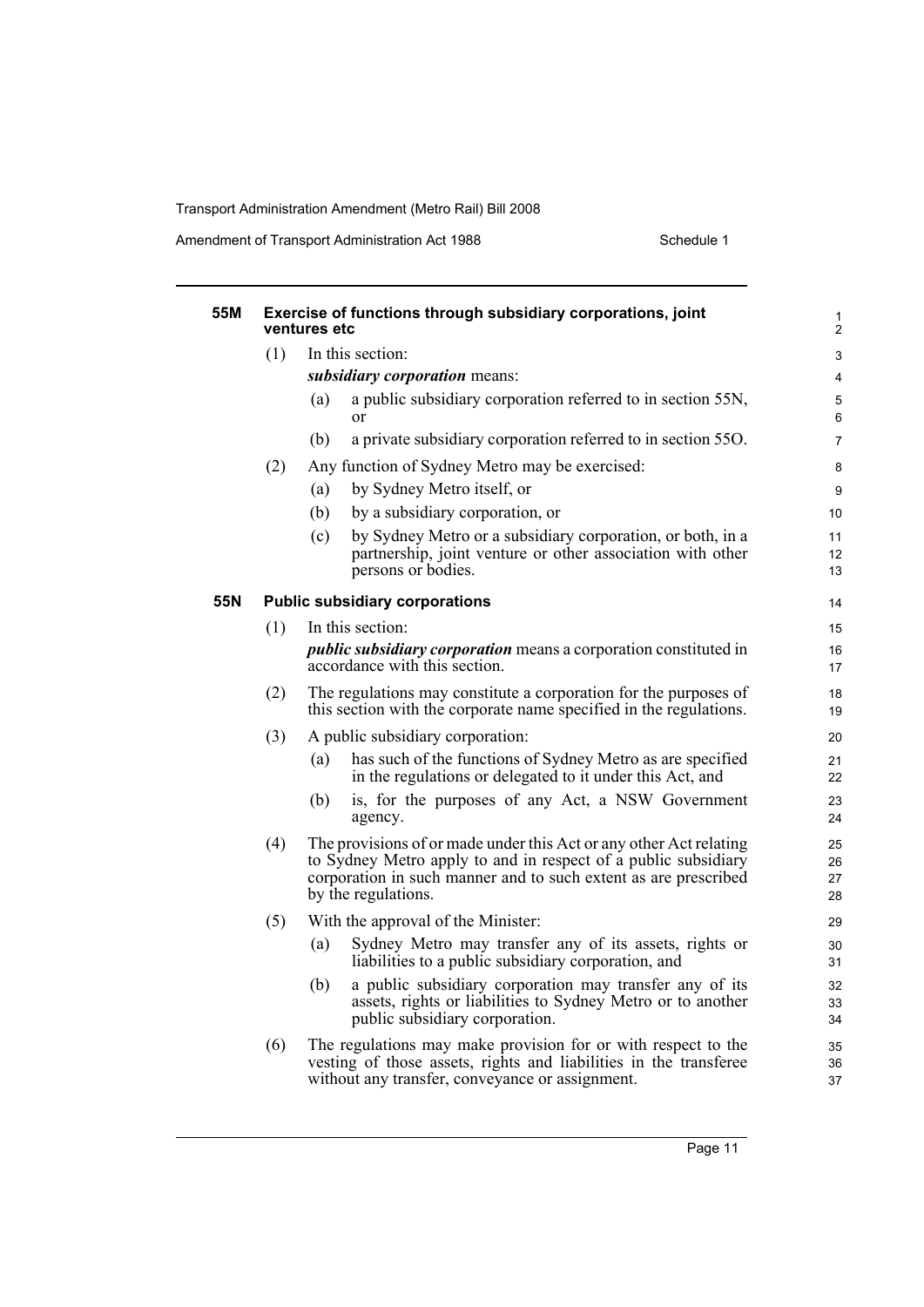Schedule 1 Amendment of Transport Administration Act 1988

|     | (7) | A public subsidiary corporation is dissolved by the repeal of the<br>regulations by which it is constituted (unless continued in<br>existence by the regulations), and on any such dissolution the<br>assets, rights and liabilities of the corporation become the assets,<br>rights and liabilities of Sydney Metro. | $\mathbf{1}$<br>$\overline{2}$<br>3<br>4<br>5 |
|-----|-----|-----------------------------------------------------------------------------------------------------------------------------------------------------------------------------------------------------------------------------------------------------------------------------------------------------------------------|-----------------------------------------------|
| 55O |     | Private subsidiary corporations etc                                                                                                                                                                                                                                                                                   | 6                                             |
|     | (1) | In this section:                                                                                                                                                                                                                                                                                                      | 7                                             |
|     |     | <i>private corporation</i> means a corporation within the meaning of<br>the Corporations Act 2001 of the Commonwealth formed in or<br>outside New South Wales.                                                                                                                                                        | 8<br>9<br>10                                  |
|     |     | <i>private subsidiary corporation</i> means a private corporation in<br>which Sydney Metro has a controlling interest.                                                                                                                                                                                                | 11<br>12                                      |
|     | (2) | Sydney Metro may, subject to subsection (3):                                                                                                                                                                                                                                                                          | 13                                            |
|     |     | form, or participate in the formation of, private<br>(a)<br>corporations, and                                                                                                                                                                                                                                         | 14<br>15                                      |
|     |     | acquire interests in private corporations, and<br>(b)                                                                                                                                                                                                                                                                 | 16                                            |
|     |     | sell or otherwise dispose of interests<br>(c)<br>in private<br>corporations,                                                                                                                                                                                                                                          | 17<br>18                                      |
|     |     | whether or not the activities or proposed activities of any such<br>private corporation are related to metro railways.                                                                                                                                                                                                | 19<br>20                                      |
|     | (3) | Sydney Metro must not, without the approval of the Minister:                                                                                                                                                                                                                                                          | 21                                            |
|     |     | form, or participate in the formation of, a private<br>(a)<br>subsidiary corporation, or                                                                                                                                                                                                                              | 22<br>23                                      |
|     |     | acquire an interest in a private corporation so that, as a<br>(b)<br>result of the acquisition, the corporation becomes a private<br>subsidiary corporation, or                                                                                                                                                       | 24<br>25<br>26                                |
|     |     | sell or otherwise dispose of any interest in a private<br>(c)<br>subsidiary corporation so that, as a result of the sale or<br>disposal, it ceases to be a private subsidiary corporation.                                                                                                                            | 27<br>28<br>29                                |
|     | (4) | A private subsidiary corporation is not a NSW Government<br>agency.                                                                                                                                                                                                                                                   | 30<br>31                                      |
| 55P |     | <b>Delegation of functions of Sydney Metro</b>                                                                                                                                                                                                                                                                        | 32                                            |
|     | (1) | Sydney Metro may delegate to an authorised person any of its<br>functions, other than this power of delegation.                                                                                                                                                                                                       | 33<br>34                                      |
|     | (2) | A delegate may sub-delegate to an authorised person any<br>function delegated by Sydney Metro if the delegate is authorised<br>in writing to do so by Sydney Metro.                                                                                                                                                   | 35<br>36<br>37                                |
|     |     |                                                                                                                                                                                                                                                                                                                       |                                               |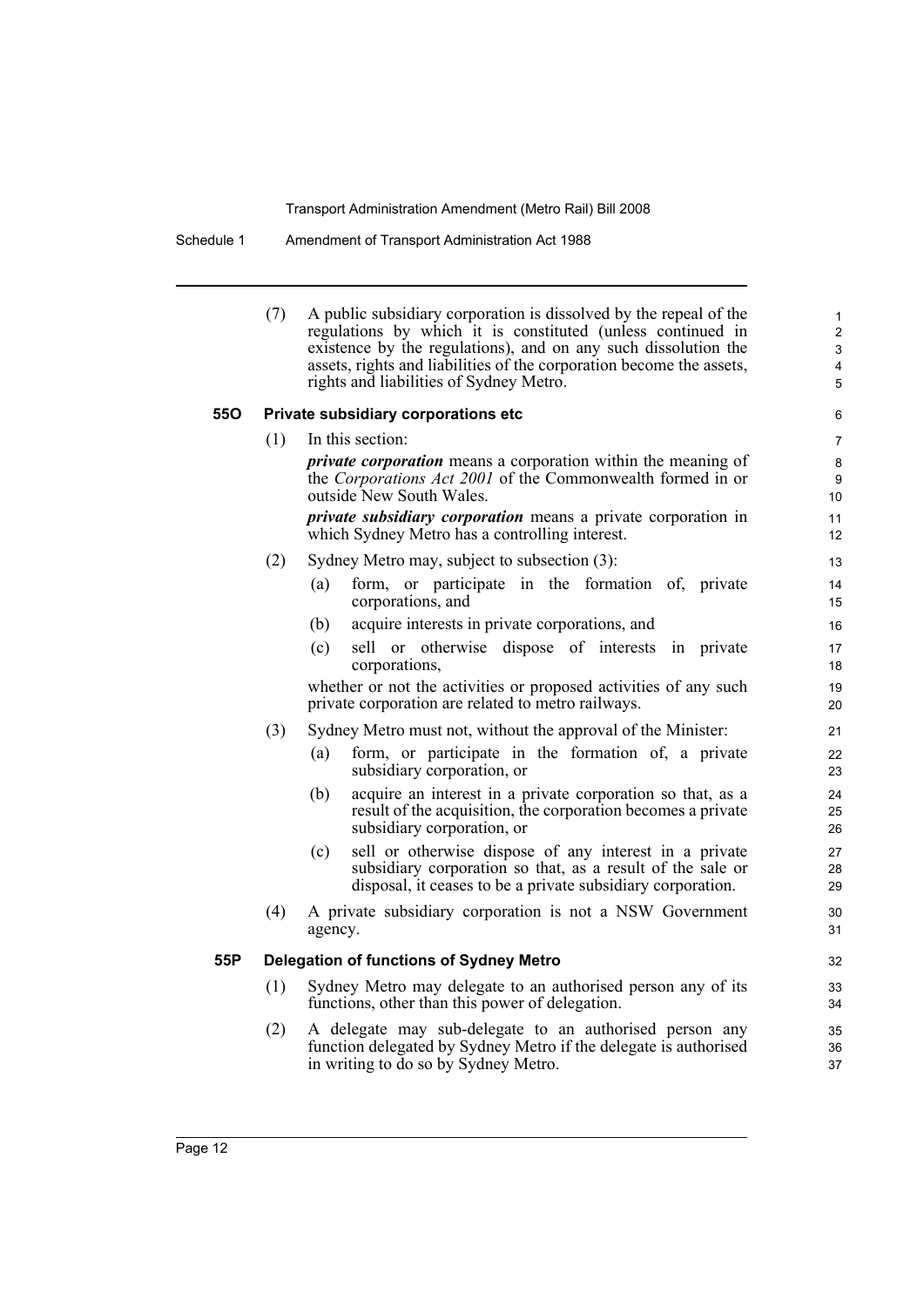Amendment of Transport Administration Act 1988 Schedule 1

(3) In this section, *authorised person* means: (a) an officer of Sydney Metro, or (b) a person of a class prescribed by the regulations or approved by the Sydney Metro Board. **Division 5 General 55Q Misuse of information** (1) A person must not use, either directly or indirectly, commercial information acquired by the person in the administration or execution of this Part for the purpose of gaining either directly or indirectly any financial advantage for the person, the person's spouse or de facto partner, a relative of the person or any other associate of the person. Maximum penalty: 50 penalty units. (2) In this section: *commercial information* means information that is not generally known but if generally known might reasonably be expected to affect materially the market value or price of any land or to influence materially the success of any tender for a contract with Sydney Metro. *de facto partner* means the other party to a de facto relationship within the meaning of the *Property (Relationships) Act 1984*. **55R Authorisations for section 51 of the Trade Practices Act 1974 (Cth) and Competition Code** (1) The following agreements and conduct are specifically authorised by this Act for the purposes of section 51 of the *Trade Practices Act 1974* of the Commonwealth and the *Competition Code of New South Wales*: (a) any agreements entered into by Sydney Metro, or by a person or body with the approval or authority of Sydney Metro, relating to or in connection with a metro railway system, (b) the conduct of the parties in entering into any such agreements, (c) the conduct of the parties in performing any such agreements and any matter or thing done or omitted to be done by any of the parties in performing any such agreements. 1 2 3 4 5 6 7  $\Omega$  $\overline{Q}$  $10$ 11 12 13 14 15 16 17 18 19 20 21 22 23 24 25 26 27 28 29  $30$ 31 32 33 34 35 36 37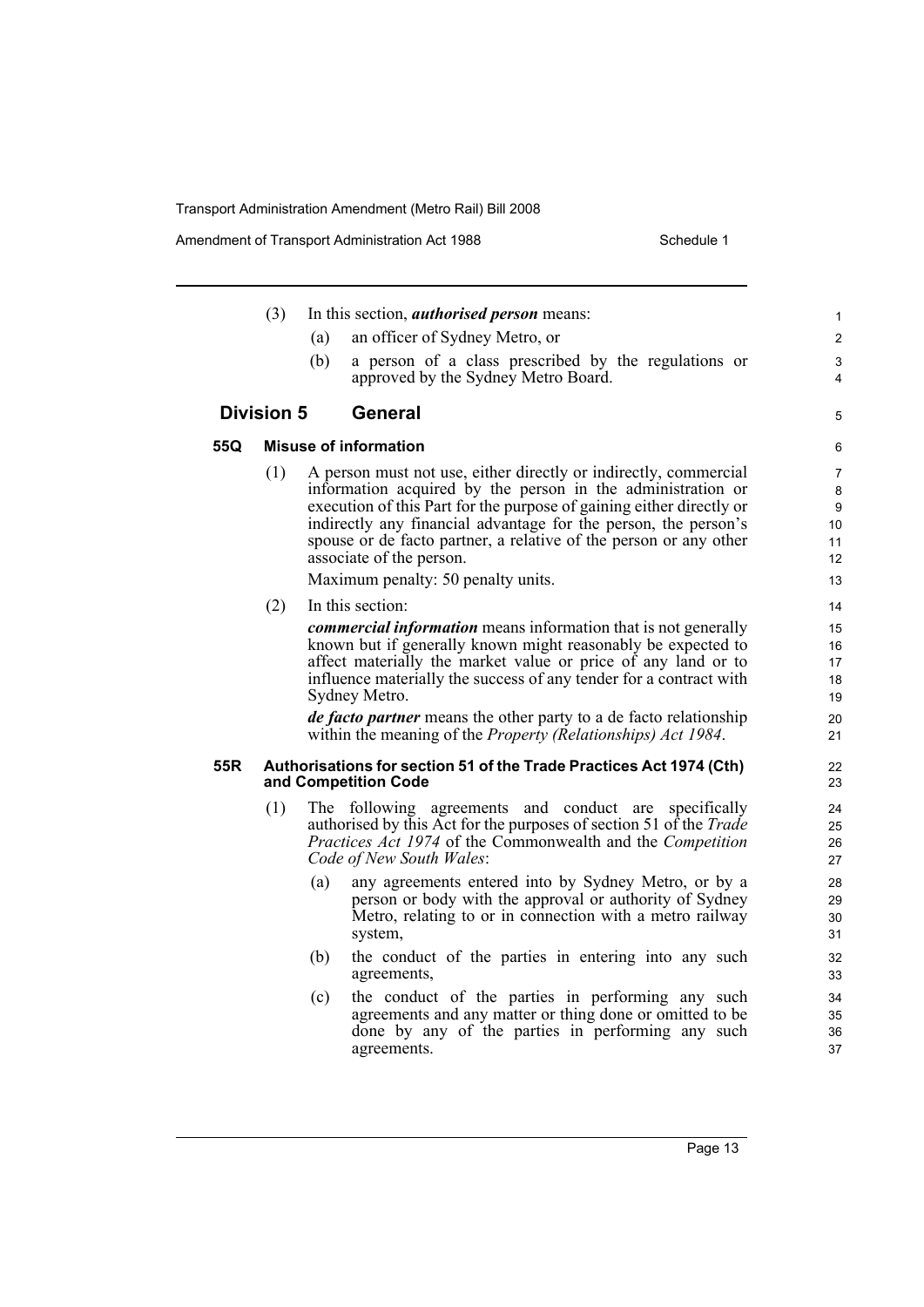|            | (2) |     |                                                                                                                               | 1<br>$\overline{2}$                                                                                                                                                                                                                                                                                                                                                                                                                                                                                                                                                                                                                                                                                                                                                                                                                                                                                                                                                                                                                                                                                                    |
|------------|-----|-----|-------------------------------------------------------------------------------------------------------------------------------|------------------------------------------------------------------------------------------------------------------------------------------------------------------------------------------------------------------------------------------------------------------------------------------------------------------------------------------------------------------------------------------------------------------------------------------------------------------------------------------------------------------------------------------------------------------------------------------------------------------------------------------------------------------------------------------------------------------------------------------------------------------------------------------------------------------------------------------------------------------------------------------------------------------------------------------------------------------------------------------------------------------------------------------------------------------------------------------------------------------------|
| 55S        |     |     |                                                                                                                               | 3<br>4                                                                                                                                                                                                                                                                                                                                                                                                                                                                                                                                                                                                                                                                                                                                                                                                                                                                                                                                                                                                                                                                                                                 |
|            | (1) |     |                                                                                                                               | 5<br>6<br>7<br>8                                                                                                                                                                                                                                                                                                                                                                                                                                                                                                                                                                                                                                                                                                                                                                                                                                                                                                                                                                                                                                                                                                       |
|            | (2) |     |                                                                                                                               | 9<br>10<br>11                                                                                                                                                                                                                                                                                                                                                                                                                                                                                                                                                                                                                                                                                                                                                                                                                                                                                                                                                                                                                                                                                                          |
|            |     |     |                                                                                                                               | 12                                                                                                                                                                                                                                                                                                                                                                                                                                                                                                                                                                                                                                                                                                                                                                                                                                                                                                                                                                                                                                                                                                                     |
|            |     |     |                                                                                                                               | 13                                                                                                                                                                                                                                                                                                                                                                                                                                                                                                                                                                                                                                                                                                                                                                                                                                                                                                                                                                                                                                                                                                                     |
|            |     |     |                                                                                                                               | 14                                                                                                                                                                                                                                                                                                                                                                                                                                                                                                                                                                                                                                                                                                                                                                                                                                                                                                                                                                                                                                                                                                                     |
|            |     |     |                                                                                                                               | 15                                                                                                                                                                                                                                                                                                                                                                                                                                                                                                                                                                                                                                                                                                                                                                                                                                                                                                                                                                                                                                                                                                                     |
|            |     |     |                                                                                                                               | 16                                                                                                                                                                                                                                                                                                                                                                                                                                                                                                                                                                                                                                                                                                                                                                                                                                                                                                                                                                                                                                                                                                                     |
|            |     |     |                                                                                                                               | 17                                                                                                                                                                                                                                                                                                                                                                                                                                                                                                                                                                                                                                                                                                                                                                                                                                                                                                                                                                                                                                                                                                                     |
|            |     |     | <b>Financial provisions relating to Sydney Metro</b>                                                                          | 18                                                                                                                                                                                                                                                                                                                                                                                                                                                                                                                                                                                                                                                                                                                                                                                                                                                                                                                                                                                                                                                                                                                     |
| <b>76A</b> |     |     |                                                                                                                               | 19                                                                                                                                                                                                                                                                                                                                                                                                                                                                                                                                                                                                                                                                                                                                                                                                                                                                                                                                                                                                                                                                                                                     |
|            |     |     |                                                                                                                               | 20<br>21                                                                                                                                                                                                                                                                                                                                                                                                                                                                                                                                                                                                                                                                                                                                                                                                                                                                                                                                                                                                                                                                                                               |
| 76B        |     |     |                                                                                                                               | 22                                                                                                                                                                                                                                                                                                                                                                                                                                                                                                                                                                                                                                                                                                                                                                                                                                                                                                                                                                                                                                                                                                                     |
|            |     |     |                                                                                                                               | 23                                                                                                                                                                                                                                                                                                                                                                                                                                                                                                                                                                                                                                                                                                                                                                                                                                                                                                                                                                                                                                                                                                                     |
|            |     | (a) | all money received by or on account of Sydney Metro, and                                                                      | 24                                                                                                                                                                                                                                                                                                                                                                                                                                                                                                                                                                                                                                                                                                                                                                                                                                                                                                                                                                                                                                                                                                                     |
|            |     | (b) | all money advanced by the Treasurer for the Fund, and                                                                         | 25                                                                                                                                                                                                                                                                                                                                                                                                                                                                                                                                                                                                                                                                                                                                                                                                                                                                                                                                                                                                                                                                                                                     |
|            |     | (c) | all money advanced to Sydney Metro by the Treasurer or<br>appropriated by Parliament for the purposes of Sydney<br>Metro, and | 26<br>27<br>28                                                                                                                                                                                                                                                                                                                                                                                                                                                                                                                                                                                                                                                                                                                                                                                                                                                                                                                                                                                                                                                                                                         |
|            |     | (d) | all other money required by or under this or any other Act<br>to be paid into the Fund.                                       | 29<br>30                                                                                                                                                                                                                                                                                                                                                                                                                                                                                                                                                                                                                                                                                                                                                                                                                                                                                                                                                                                                                                                                                                               |
|            |     |     | Metro<br><b>Division 2A</b>                                                                                                   | In this section, <i>agreement</i> includes a contract, arrangement or<br>understanding.<br>Roads authority consent not required to certain work by Sydney<br>Section 138 of the <i>Roads Act 1993</i> does not apply to anything<br>done by Sydney Metro in relation to a classified road (within the<br>meaning of that Act), for which a council is the roads authority,<br>for the purposes of exercising its functions under this Act.<br>However, Sydney Metro must not do anything referred to in<br>section 138 $(1)$ of that Act in relation to any such road except with<br>the consent of the Roads and Traffic Authority.<br>Part 7, Division 1, heading<br>Omit "or ITSRR". Insert instead ", Sydney Metro or ITSRR".<br><b>Section 56 Application of Division</b><br>Omit "or the ITSRR". Insert instead ", the ITSRR or Sydney Metro".<br>Part 8, Division 2A<br>Insert after Division 2:<br><b>Sydney Metro Fund</b><br>There is to be established in the Special Deposits Account a<br>Sydney Metro Fund.<br><b>Payments into Sydney Metro Fund</b><br>There is to be paid into the Sydney Metro Fund: |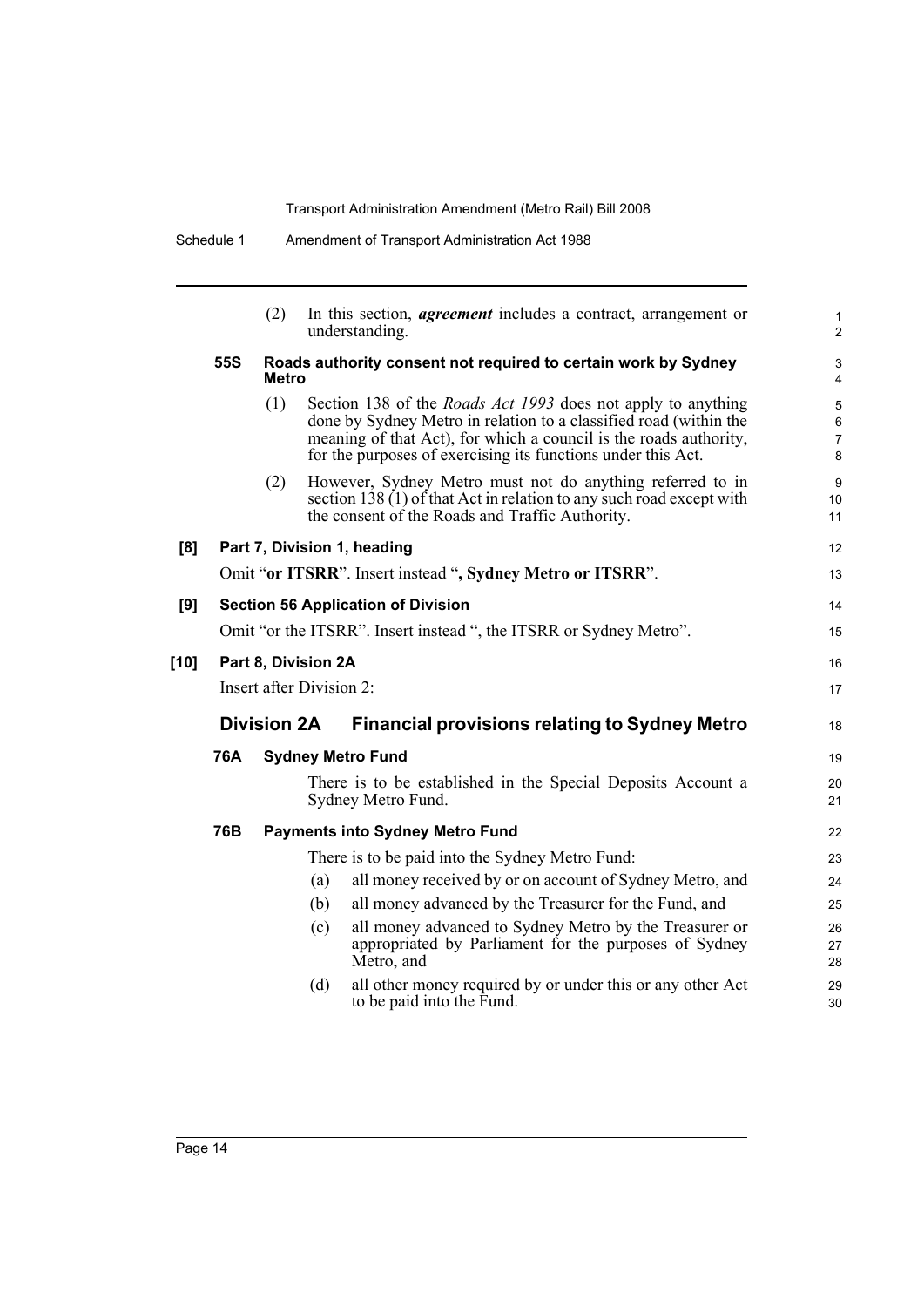| Amendment of Transport Administration Act 1988 | Schedule 1 |
|------------------------------------------------|------------|
|------------------------------------------------|------------|

|        | <b>76C</b><br><b>Payments from Sydney Metro Fund</b>                                                                             | 1                       |
|--------|----------------------------------------------------------------------------------------------------------------------------------|-------------------------|
|        | There is to paid from the Sydney Metro Fund:                                                                                     | $\overline{2}$          |
|        | all payments made on account of Sydney Metro or<br>(a)                                                                           | 3                       |
|        | otherwise required to meet expenditure incurred in relation<br>to the functions of Sydney Metro, and                             | 4<br>5                  |
|        | all other payments required by or under this or any other<br>(b)<br>Act to be paid from the Fund.                                | $\,6$<br>$\overline{7}$ |
| $[11]$ | <b>Section 89 Definitions</b>                                                                                                    | 8                       |
|        | Insert ", Sydney Metro" after "Transport Infrastructure Development<br>Corporation" in the definition of <i>rail authority</i> . | 9<br>10                 |
| $[12]$ | Section 89, definition of "railway system"                                                                                       | 11                      |
|        | Omit the definition.                                                                                                             | 12                      |
| $[13]$ | Section 89, definition of "State rail operator"                                                                                  | 13                      |
|        | Insert ", Sydney Metro" after "RailCorp".                                                                                        | 14                      |
| $[14]$ | Section 94 Transfers of assets, rights and liabilities                                                                           | 15                      |
|        | Insert "or a local council" after "the Crown" where secondly occurring in<br>section 94 $(1)$ .                                  | 16<br>17                |
| $[15]$ | Section 99A Closure and disposal of railway lines                                                                                | 18                      |
|        | Insert after section 99A (3):                                                                                                    | 19                      |
|        | (4)<br>This section does not apply to a metro railway system.                                                                    | 20                      |
| $[16]$ | Section 107 Definition of "transport authority"                                                                                  | 21                      |
|        | Insert at the end of section $107(1)(d)$ :                                                                                       | 22                      |
|        | , or                                                                                                                             | 23                      |
|        | Sydney Metro.<br>(e)                                                                                                             | 24                      |
| $[17]$ | Section 112 Personal liability of certain persons                                                                                | 25                      |
|        | Insert "or omitted to be done" after "done" wherever occurring in section<br>$112(1)$ .                                          | 26<br>27                |
| $[18]$ | Section 112 (2), definition of "member of a transport authority"                                                                 | 28                      |
|        | Omit "and the Roads and Traffic Authority".                                                                                      | 29                      |
|        | Insert instead ", the Roads and Traffic Authority and Sydney Metro".                                                             | 30                      |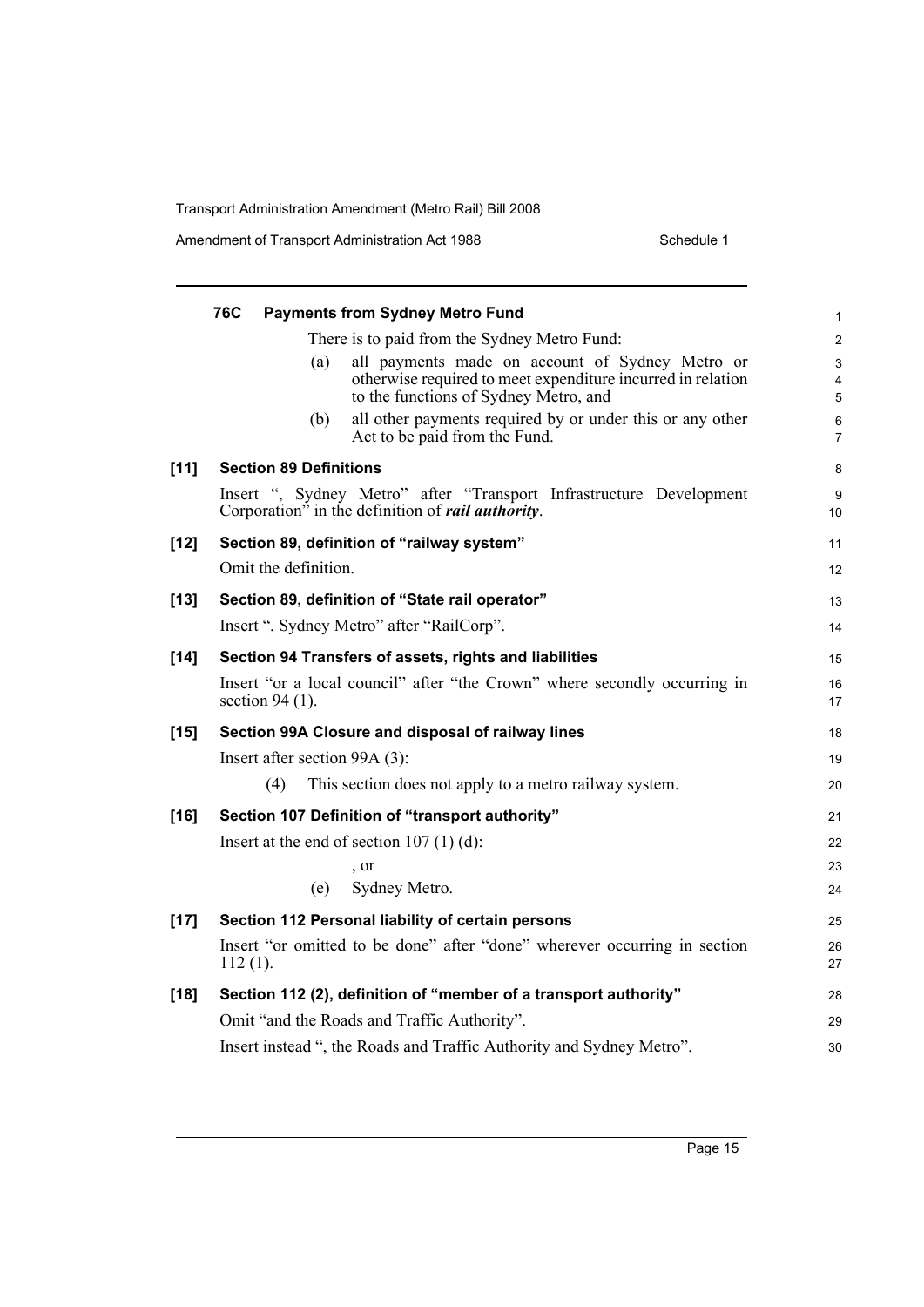| Schedule 1 | Amendment of Transport Administration Act 1988 |
|------------|------------------------------------------------|
|------------|------------------------------------------------|

| $[19]$ |              |                    |                                      | Section 112 (2), definition of "transport authority"                                                                                                | $\mathbf{1}$          |
|--------|--------------|--------------------|--------------------------------------|-----------------------------------------------------------------------------------------------------------------------------------------------------|-----------------------|
|        |              |                    | Insert before paragraph (a):         |                                                                                                                                                     | $\overline{c}$        |
|        |              |                    | (aa)                                 | the Sydney Metro Board, and                                                                                                                         | 3                     |
| $[20]$ | land         |                    |                                      | Section 116 Liability of vehicle owner for parking offences on Authority's                                                                          | 4<br>5                |
|        |              |                    | <i>offence</i> in section $116(7)$ . | Insert ", Sydney Metro" after "Sydney Ferries" in the definition of <i>parking</i>                                                                  | 6<br>$\overline{7}$   |
| $[21]$ |              | <b>Schedule 2B</b> |                                      |                                                                                                                                                     | 8                     |
|        |              |                    | Insert after Schedule 2A:            |                                                                                                                                                     | 9                     |
|        |              |                    | <b>Schedule 2B</b>                   | <b>Constitution and procedure and</b><br><b>CEO of Sydney Metro</b>                                                                                 | 10 <sup>°</sup><br>11 |
|        |              |                    |                                      | (Sections 55F (3) and 55H (2))                                                                                                                      | 12                    |
|        | Part 1       |                    |                                      | Provisions relating to constitution and<br>procedure of Sydney Metro Board                                                                          | 13<br>14              |
|        | 1            |                    | <b>Definitions</b>                   |                                                                                                                                                     | 15                    |
|        |              |                    |                                      | In this Schedule:                                                                                                                                   | 16                    |
|        |              |                    |                                      | <i>appointed member</i> means a member of the Board other than the<br>Chief Executive Officer of Sydney Metro.                                      | 17<br>18              |
|        |              |                    |                                      | <b>Board</b> means the Sydney Metro Board.                                                                                                          | 19                    |
|        |              |                    |                                      | <b>Chairperson</b> means the Chairperson of the Board.                                                                                              | 20                    |
|        |              |                    |                                      | member means the Chief Executive Officer of Sydney Metro or<br>an appointed member.                                                                 | 21<br>22              |
|        | $\mathbf{2}$ |                    | <b>Chairperson of Board</b>          |                                                                                                                                                     | 23                    |
|        |              | (1)                |                                      | The Minister is to appoint one of the appointed members of the<br>Board as Chairperson of the Board.                                                | 24<br>25              |
|        |              | (2)                |                                      | The appointment may be in and by the member's instrument of<br>appointment as a member or in and by another instrument<br>executed by the Minister. | 26<br>27<br>28        |
|        |              | (3)                |                                      | The Minister may remove a member from the office of<br>Chairperson at any time.                                                                     | 29<br>30              |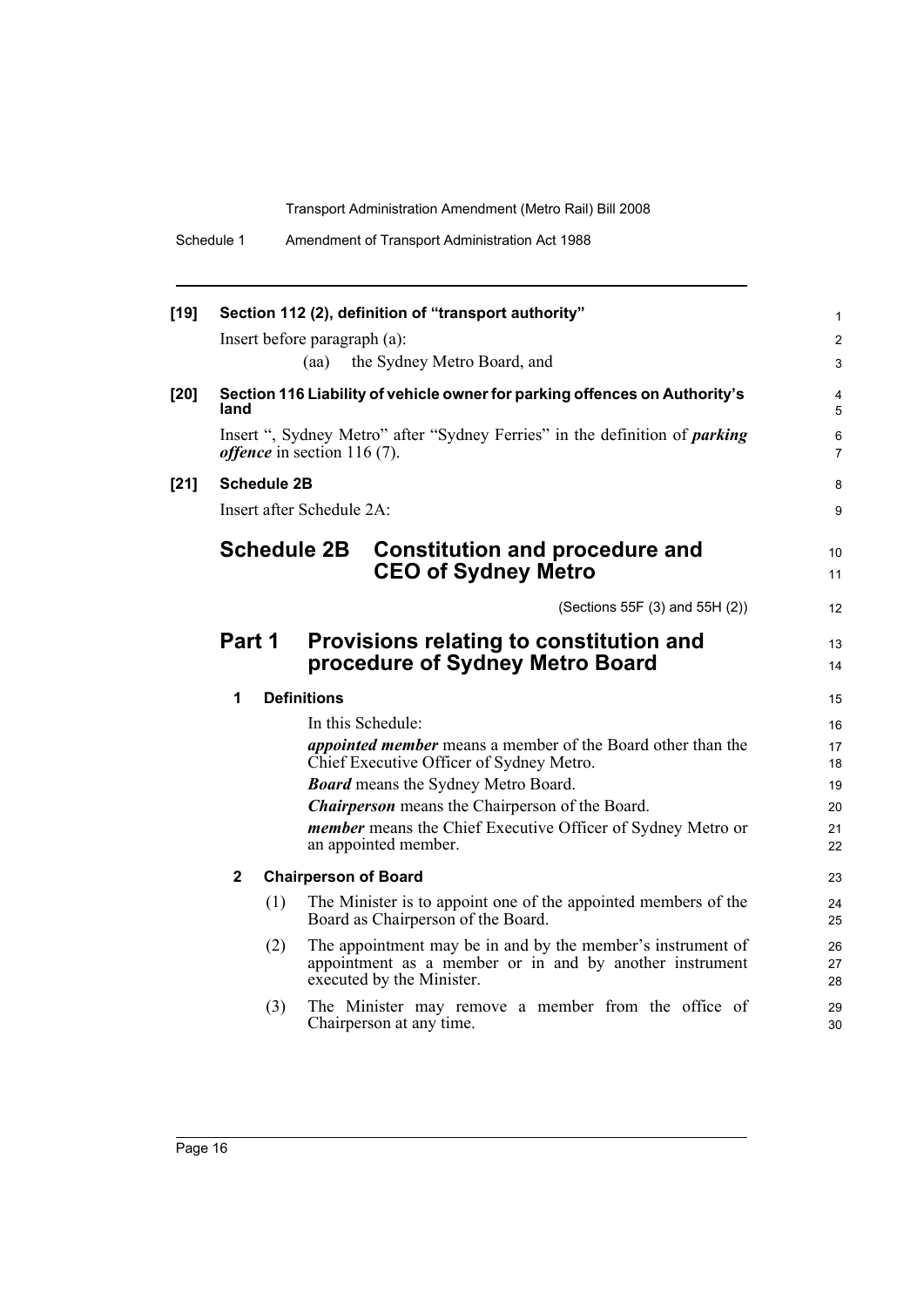Amendment of Transport Administration Act 1988 Schedule 1

|   | (4)             |              | A person who is a member and Chairperson vacates office as<br>Chairperson if the person:                                                                                                                                                            | 1<br>2             |
|---|-----------------|--------------|-----------------------------------------------------------------------------------------------------------------------------------------------------------------------------------------------------------------------------------------------------|--------------------|
|   |                 | (a)          | is removed from that office by the Minister, or                                                                                                                                                                                                     | 3                  |
|   |                 | (b)          | resigns that office by instrument in writing addressed to<br>the Minister, or                                                                                                                                                                       | 4<br>5             |
|   |                 | (c)          | ceases to be a member.                                                                                                                                                                                                                              | 6                  |
| 3 |                 |              | Terms of office of members                                                                                                                                                                                                                          | 7                  |
|   |                 |              | Subject to this Part and the regulations, an appointed member<br>holds office for such period (not exceeding 5 years) as is<br>specified in the member's instrument of appointment, but is<br>eligible (if otherwise qualified) for re-appointment. | 8<br>9<br>10<br>11 |
| 4 |                 | Remuneration |                                                                                                                                                                                                                                                     | 12                 |
|   |                 |              | An appointed member is entitled to be paid such remuneration<br>(including travelling and subsistence allowances) as the Minister<br>may from time to time determine in respect of the member.                                                      | 13<br>14<br>15     |
| 5 | <b>Deputies</b> |              |                                                                                                                                                                                                                                                     | 16                 |
|   | (1)             |              | A member may, from time to time, appoint a person to be the<br>deputy of the member, and may revoke any such appointment.                                                                                                                           | 17<br>18           |
|   | (2)             |              | In the absence of a member, the member's deputy may, if<br>available, act in the place of the member.                                                                                                                                               | 19<br>20           |
|   | (3)             |              | While acting in the place of a member, a person has all the<br>functions of the member and is taken to be a member.                                                                                                                                 | 21<br>22           |
|   | (4)             |              | For the purposes of this clause, a vacancy in the office of a<br>member is taken to be an absence of the member.                                                                                                                                    | 23<br>24           |
|   | (5)             |              | This clause does not operate to confer on the deputy of a member<br>who is the Chairperson the member's functions as Chairperson.                                                                                                                   | 25<br>26           |
|   | (6)             |              | An appointed member may appoint a deputy only with the<br>approval of the Chairperson.                                                                                                                                                              | 27<br>28           |
| 6 |                 |              | Vacancy in office of appointed member                                                                                                                                                                                                               | 29                 |
|   | (1)             | member:      | The office of an appointed member becomes vacant if the                                                                                                                                                                                             | 30<br>31           |
|   |                 | (a)          | dies, or                                                                                                                                                                                                                                            | 32                 |
|   |                 | (b)          | completes a term of office and is not re-appointed, or                                                                                                                                                                                              | 33                 |
|   |                 | (c)          | resigns the office by instrument in writing addressed to the<br>Minister, or                                                                                                                                                                        | 34<br>35           |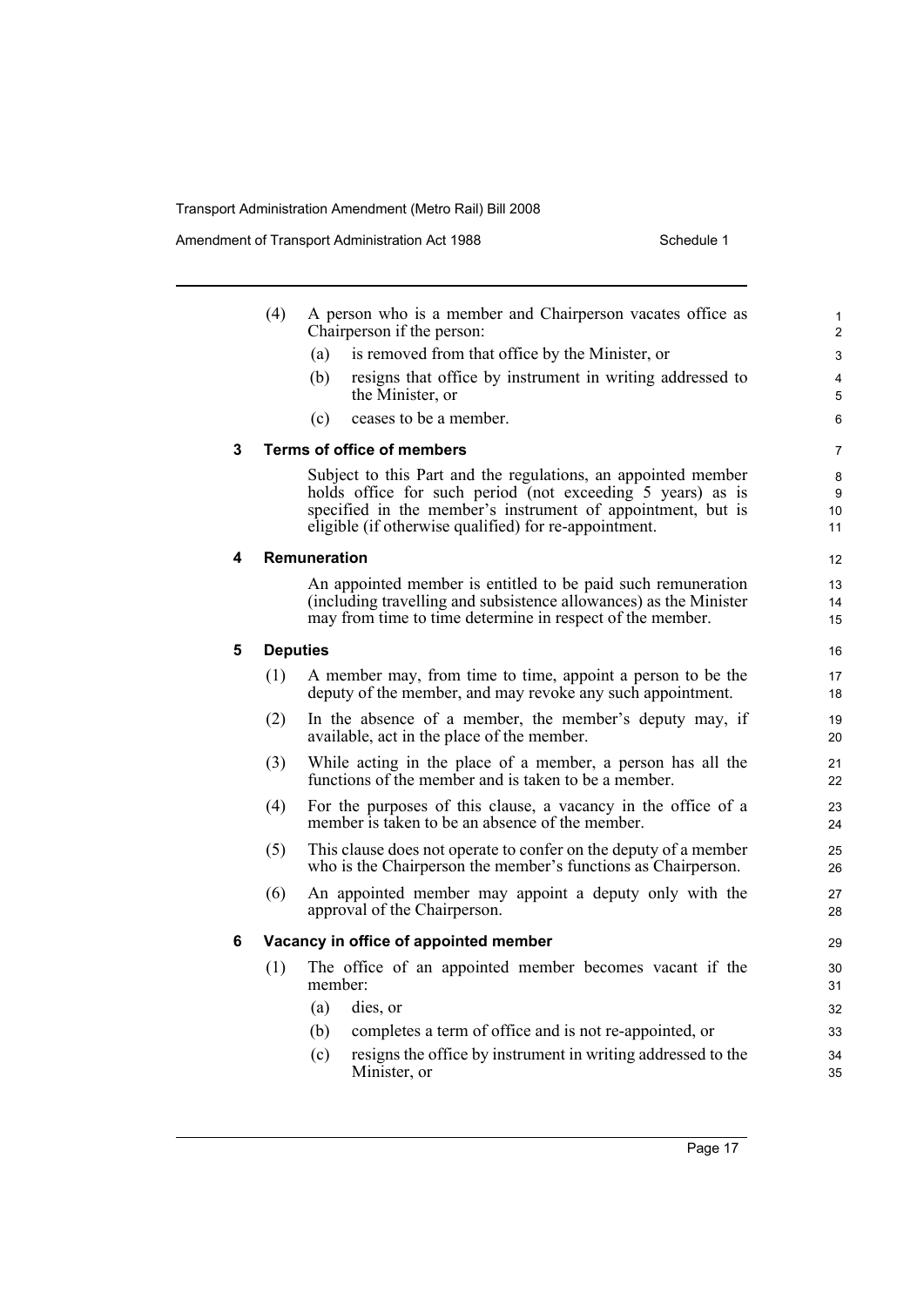|   |     | (d)       | is removed from office by the Minister under this clause,<br><sub>or</sub>                                                                                                                                                                                                           | 1<br>$\overline{c}$                |
|---|-----|-----------|--------------------------------------------------------------------------------------------------------------------------------------------------------------------------------------------------------------------------------------------------------------------------------------|------------------------------------|
|   |     | (e)       | is absent from 3 consecutive meetings of the Board of<br>which reasonable notice has been given to the member<br>personally or by post, except on leave granted by the<br>Minister or unless the member is excused by the Minister<br>for having been absent from those meetings, or | 3<br>4<br>5<br>6<br>$\overline{7}$ |
|   |     | (f)       | becomes bankrupt, applies to take the benefit of any law<br>for the relief of bankrupt or insolvent debtors, compounds<br>with his or her creditors or makes an assignment of his or<br>her remuneration for their benefit, or                                                       | 8<br>$\boldsymbol{9}$<br>10<br>11  |
|   |     | (g)       | becomes a mentally incapacitated person, or                                                                                                                                                                                                                                          | 12                                 |
|   |     | (h)       | is convicted in New South Wales of an offence that is<br>punishable by imprisonment for 6 months or more or is<br>convicted elsewhere than in New South Wales of an<br>offence that, if committed in New South Wales, would be<br>an offence so punishable.                          | 13<br>14<br>15<br>16<br>17         |
|   | (2) | any time. | The Minister may remove an appointed member from office at                                                                                                                                                                                                                           | 18<br>19                           |
| 7 |     |           | Filling of vacancy in office of appointed member                                                                                                                                                                                                                                     | 20                                 |
|   |     |           | If the office of any appointed member becomes vacant, a person<br>is, subject to this Act and the regulations, to be appointed to fill<br>the vacancy.                                                                                                                               | 21<br>22<br>23                     |
| 8 |     |           | <b>Disclosure of pecuniary interests</b>                                                                                                                                                                                                                                             | 24                                 |
|   | (1) | If:       |                                                                                                                                                                                                                                                                                      | 25                                 |
|   |     | (a)       | a member has a direct or indirect pecuniary interest in a<br>matter being considered or about to be considered at a<br>meeting of the Board, and                                                                                                                                     | 26<br>27<br>28                     |
|   |     | (b)       | the interest appears to raise a conflict with the proper<br>performance of the member's duties in relation to the<br>consideration of the matter,                                                                                                                                    | 29<br>30<br>31                     |
|   |     |           | the member must, as soon as possible after the relevant facts have<br>come to the member's knowledge, disclose the nature of the                                                                                                                                                     | 32<br>33                           |

(2) A disclosure by a member at a meeting of the Board that the member:

interest at a meeting of the Board.

(a) is a member, or is in the employment, of a specified company or other body, or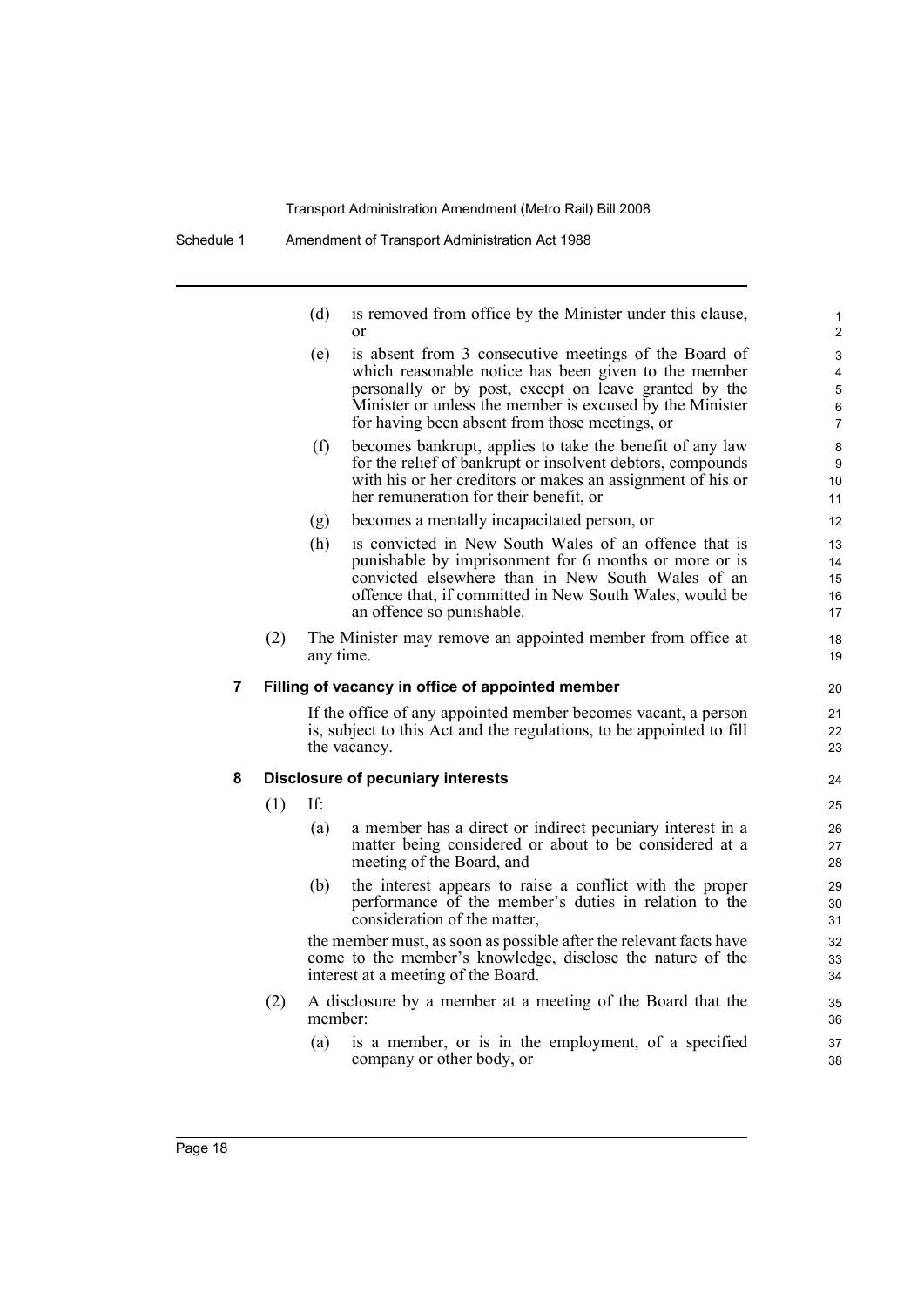Amendment of Transport Administration Act 1988 Schedule 1

|   |     | (b)  | is a partner, or is in the employment, of a specified person,<br>or                                                                                                                                                                                                               | $\mathbf{1}$<br>$\overline{2}$ |
|---|-----|------|-----------------------------------------------------------------------------------------------------------------------------------------------------------------------------------------------------------------------------------------------------------------------------------|--------------------------------|
|   |     | (c)  | has some other specified interest relating to a specified<br>company or other body or to a specified person,                                                                                                                                                                      | 3<br>4                         |
|   |     |      | is a sufficient disclosure of the nature of the interest in any matter<br>relating to that company or other body or to that person which<br>may arise after the date of the disclosure and which is required to<br>be disclosed under subclause (1).                              | 5<br>6<br>7<br>8               |
|   | (3) |      | Particulars of any disclosure made under this clause must be<br>recorded by the Board in a book kept for the purpose and that<br>book must be open at all reasonable hours to inspection by any<br>person on payment of the fee determined by the Board.                          | 9<br>10<br>11<br>12            |
|   | (4) |      | After a member has disclosed the nature of an interest in any<br>matter, the member must not, unless the Minister or the Board<br>otherwise determines:                                                                                                                           | 13<br>14<br>15                 |
|   |     | (a)  | be present during any deliberation of the Board with<br>respect to the matter, or                                                                                                                                                                                                 | 16<br>17                       |
|   |     | (b)  | take part in any decision of the Board with respect to the<br>matter.                                                                                                                                                                                                             | 18<br>19                       |
|   | (5) | not: | For the purposes of the making of a determination by the Board<br>under subclause (4), a member who has a direct or indirect<br>pecuniary interest in a matter to which the disclosure relates must                                                                               | 20<br>21<br>22<br>23           |
|   |     | (a)  | be present during any deliberation of the Board for the<br>purpose of making the determination, or                                                                                                                                                                                | 24<br>25                       |
|   |     | (b)  | take part in the making by the Board of the determination.                                                                                                                                                                                                                        | 26                             |
|   | (6) |      | A contravention of this clause does not invalidate any decision of<br>the Board.                                                                                                                                                                                                  | 27<br>28                       |
|   | (7) |      | This clause applies to a member of a committee of the Board and<br>the committee in the same way as it applies to a member of the<br>Board and the Board.                                                                                                                         | 29<br>30<br>31                 |
| 9 |     |      | Transaction of business outside meetings or by telephone                                                                                                                                                                                                                          | 32                             |
|   | (1) |      | The Board may, if it thinks fit, transact any of its business by the<br>circulation of papers among all the members of the Board for the<br>time being, and a resolution in writing approved in writing by a<br>majority of those members is taken to be a decision of the Board. | 33<br>34<br>35<br>36           |
|   | (2) |      | The Board may, if it thinks fit, transact any of its business at a                                                                                                                                                                                                                | 37                             |

meeting at which members (or some members) participate by telephone, closed-circuit television or other means, but only if 38 39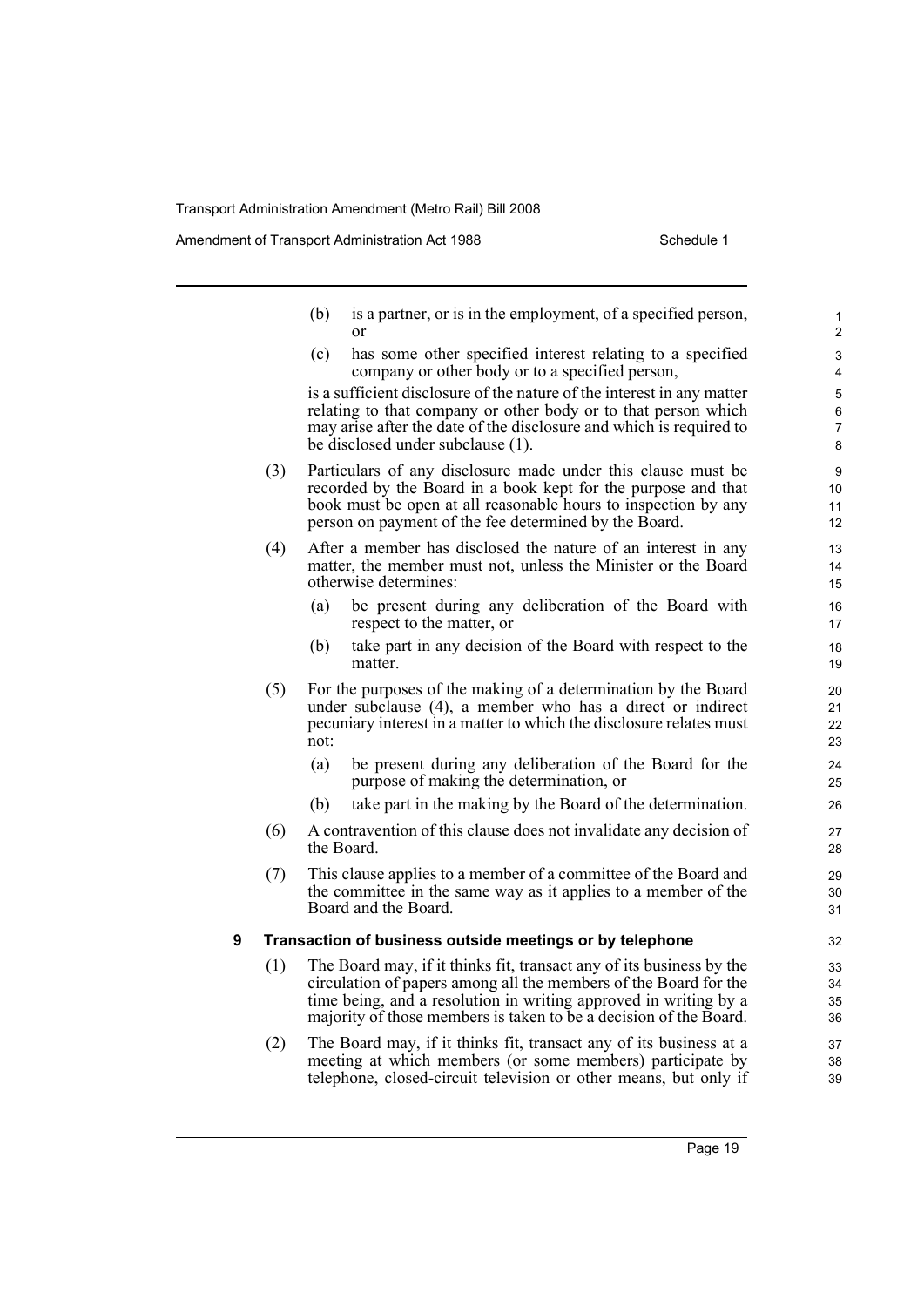any member who speaks on a matter before the meeting can be heard by the other members.

- (3) For the purposes of:
	- (a) the approval of a resolution under subclause (1), or
	- (b) a meeting held in accordance with subclause (2),

the Chairperson and each member have the same voting rights as they have at an ordinary meeting of the Board.

- (4) A resolution approved under subclause (1) is, subject to the regulations, to be recorded in the minutes of the meetings of the Board.
- (5) Papers may be circulated among the members for the purposes of subclause (1) by facsimile or other transmission of the information in the papers concerned.

#### **10 Effect of certain other Acts**

- (1) Chapter 2 of the *Public Sector Employment and Management Act 2002* does not apply to or in respect of the appointment of an appointed member.
- (2) If by or under any Act provision is made:
	- (a) requiring a person who is the holder of a specified office to devote the whole of his or her time to the duties of that office, or
	- (b) prohibiting the person from engaging in employment outside the duties of that office,

the provision does not operate to disqualify the person from holding that office and also the office of an appointed member or from accepting and retaining any remuneration payable to the person under this Act as a member.

#### **11 General procedure**

The procedure for the calling of meetings of the Board and for the conduct of business at those meetings is, subject to this Act and the regulations, to be as determined by the Board.

#### **12 Quorum**

The quorum for a meeting of the Board is a majority of its members for the time being, including the Chairperson or the Chairperson's deputy.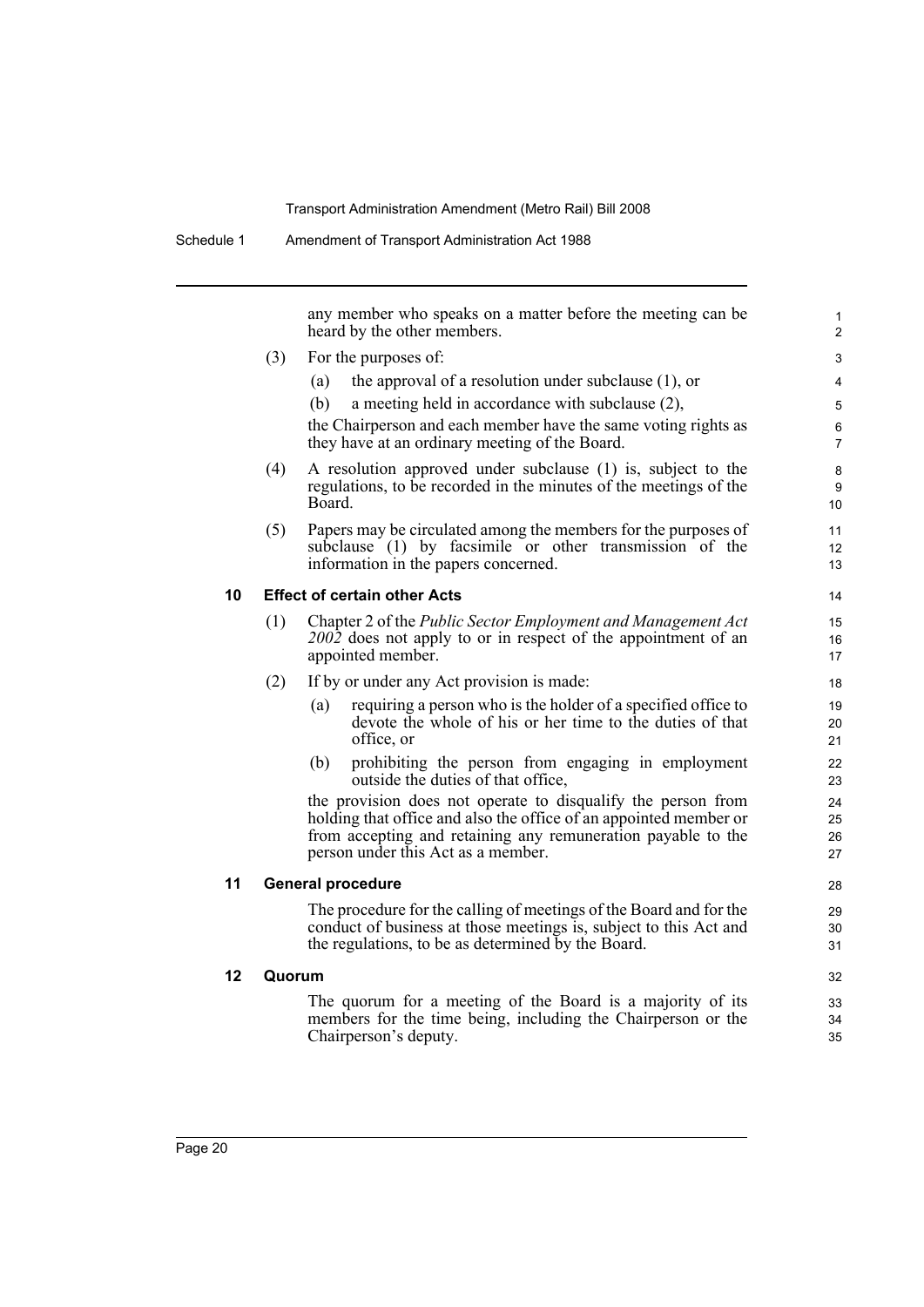| 13     |        | <b>Presiding member</b>                                                                                                                                                                                                                                                                                                               | $\mathbf{1}$               |
|--------|--------|---------------------------------------------------------------------------------------------------------------------------------------------------------------------------------------------------------------------------------------------------------------------------------------------------------------------------------------|----------------------------|
|        | (1)    | The Chairperson (or, in the absence of the Chairperson, a person<br>elected by the members of the Board who are present at a meeting<br>of the Board) is to preside at a meeting of the Board.                                                                                                                                        | 2<br>3<br>4                |
|        | (2)    | The presiding member has a deliberative vote and, in the event of<br>an equality of votes, has a second or casting vote.                                                                                                                                                                                                              | 5<br>6                     |
| 14     | Voting |                                                                                                                                                                                                                                                                                                                                       | 7                          |
|        |        | A decision supported by a majority of the votes cast at a meeting<br>of the Board at which a quorum is present is the decision of the<br>Board.                                                                                                                                                                                       | 8<br>9<br>10               |
| 15     |        | <b>First meeting</b>                                                                                                                                                                                                                                                                                                                  | 11                         |
|        |        | The Minister may call the first meeting of the Board in such<br>manner as the Minister thinks fit.                                                                                                                                                                                                                                    | 12<br>13                   |
| Part 2 |        | <b>Provisions relating to Chief Executive</b><br><b>Officer of Sydney Metro</b>                                                                                                                                                                                                                                                       | 14<br>15                   |
| 16     |        | <b>Employment of Chief Executive Officer</b>                                                                                                                                                                                                                                                                                          | 16                         |
|        |        | The employment of the Chief Executive Officer of Sydney Metro<br>is subject to Part 3.1 of the <i>Public Sector Employment and</i><br><i>Management Act 2002</i> , but is not subject to Chapter 2 of that Act.                                                                                                                       | 17<br>18<br>19             |
| 17     |        | <b>Acting Chief Executive Officer</b>                                                                                                                                                                                                                                                                                                 | 20                         |
|        | (1)    | The Minister may, from time to time, appoint a person to act in<br>the office of Chief Executive Officer of Sydney Metro during the<br>illness or absence of the Chief Executive Officer, and the person,<br>while so acting, has all the functions of the Chief Executive<br>Officer and is taken to be the Chief Executive Officer. | 21<br>22<br>23<br>24<br>25 |
|        | (2)    | The Minister may, at any time, remove any person from an office<br>to which the person was appointed under this clause.                                                                                                                                                                                                               | 26<br>27                   |
|        | (3)    | A person while acting in the office of Chief Executive Officer is<br>entitled to be paid such remuneration (including travelling and<br>subsistence allowances) as the Minister may from time to time<br>determine in respect of the person.                                                                                          | 28<br>29<br>30<br>31       |
|        | (4)    | For the purposes of this clause, a vacancy in the office of Chief<br>Executive Officer is to be regarded as an absence from office of<br>the Chief Executive Officer.                                                                                                                                                                 | 32<br>33<br>34             |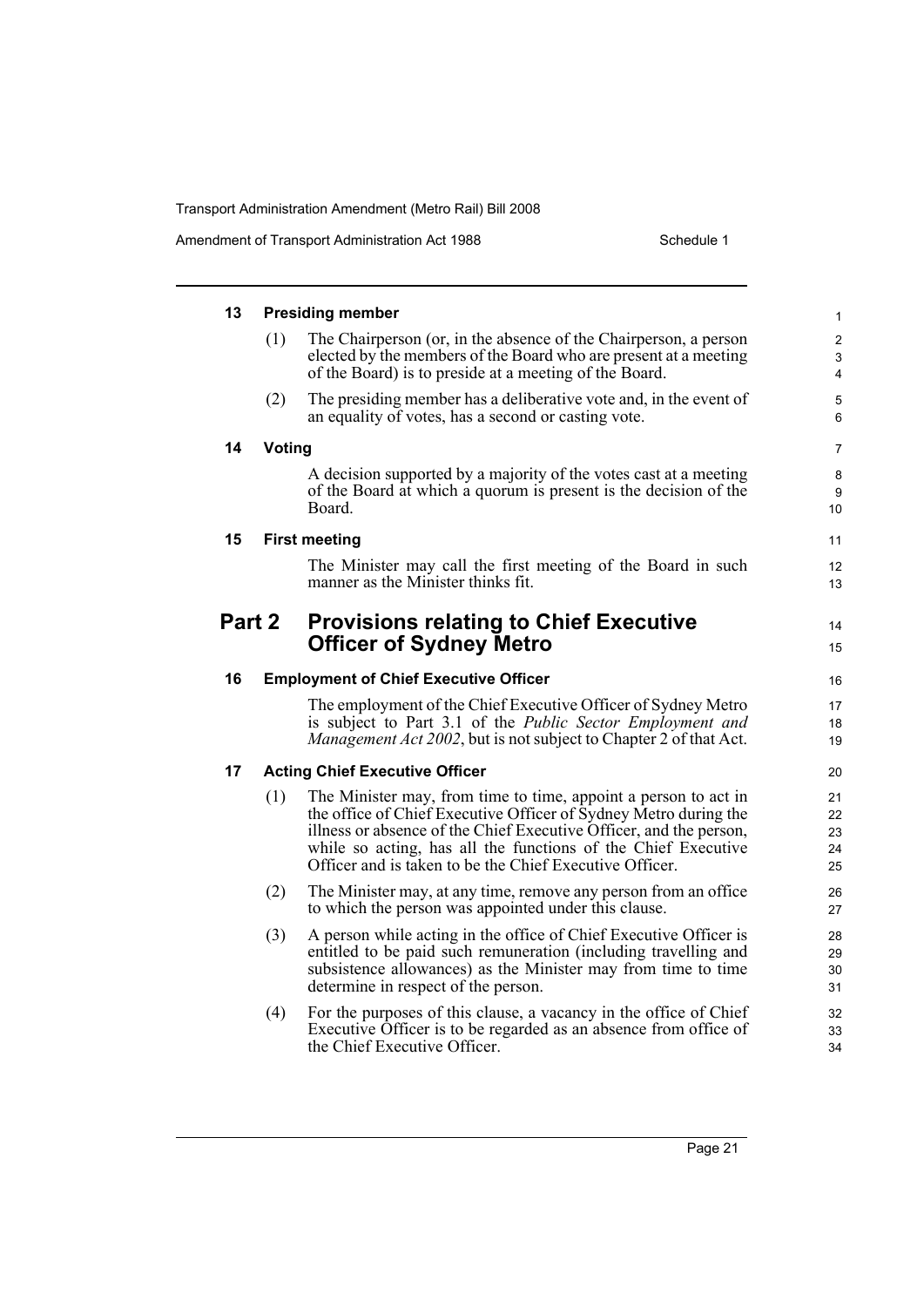| $[22]$ | Schedule 4 Transfer of assets, rights and liabilities                                                                                                                                                                                                                                                                 | $\mathbf{1}$              |
|--------|-----------------------------------------------------------------------------------------------------------------------------------------------------------------------------------------------------------------------------------------------------------------------------------------------------------------------|---------------------------|
|        | Insert "and whether personal or assignable" after "contingent" in the definition<br>of <i>assets</i> in clause 1.                                                                                                                                                                                                     | $\overline{2}$<br>3       |
| $[23]$ | Schedule 4, clause 1, definitions of "liabilities" and "rights"                                                                                                                                                                                                                                                       | $\overline{4}$            |
|        | Insert "and whether personal or assignable" after "contingent" wherever<br>occurring.                                                                                                                                                                                                                                 | 5<br>6                    |
| $[24]$ | Schedule 4, clause 3 (d1)                                                                                                                                                                                                                                                                                             | $\overline{7}$            |
|        | Insert after clause $3$ (d):                                                                                                                                                                                                                                                                                          | 8                         |
|        | (d1)<br>the transferee has all the entitlements and obligations of<br>the transferor in relation to those assets, rights and<br>liabilities that the transferor would have had but for the<br>order, whether or not those entitlements and obligations<br>were actual or potential at the time the order took effect, | 9<br>10<br>11<br>12<br>13 |
| $[25]$ | Schedule 5 Extended leave for certain staff                                                                                                                                                                                                                                                                           | 14                        |
|        | Insert ", Sydney Metro" after "Independent Transport Safety and Reliability<br>Regulator" in the definition of <i>Authority</i> in clause 2.                                                                                                                                                                          | 15<br>16                  |
| $[26]$ | Schedule 6A Powers relating to rail infrastructure facilities and land                                                                                                                                                                                                                                                | 17                        |
|        | Insert after paragraph (a) of the definition of <b><i>owner</i></b> of railway land, rail<br>infrastructure facilities or a railway building in clause 1:                                                                                                                                                             | 18<br>19                  |
|        | in the case of any land, rail infrastructure facilities or any<br>$\left( a1\right)$<br>railway building that is managed or controlled by Sydney<br>Metro for the purposes of exercising its functions under<br>this Act, Sydney Metro, or                                                                            | 20<br>21<br>22<br>23      |
| $[27]$ | Schedule 6A, clause 1, definition of "rail authority"                                                                                                                                                                                                                                                                 | 24                        |
|        | Omit "and Transport Infrastructure Development Corporation" from<br>paragraph (a).                                                                                                                                                                                                                                    | 25<br>26                  |
|        | Insert instead ", Transport Infrastructure Development Corporation and<br>Sydney Metro".                                                                                                                                                                                                                              | 27<br>28                  |
| $[28]$ | Schedule 6A, clause 2CA                                                                                                                                                                                                                                                                                               | 29                        |
|        | Insert after clause 2C:                                                                                                                                                                                                                                                                                               | 30                        |
|        | 2CA<br>Sydney Metro's rail infrastructure facilities                                                                                                                                                                                                                                                                  | 31                        |
|        | Sydney Metro is the owner of all rail infrastructure facilities<br>installed in or on land, in or on rivers and other waterways and in<br>or on the beds of rivers and waterways by Sydney Metro and of<br>all rail infrastructure facilities vested in or transferred to Sydney                                      | 32<br>33<br>34<br>35      |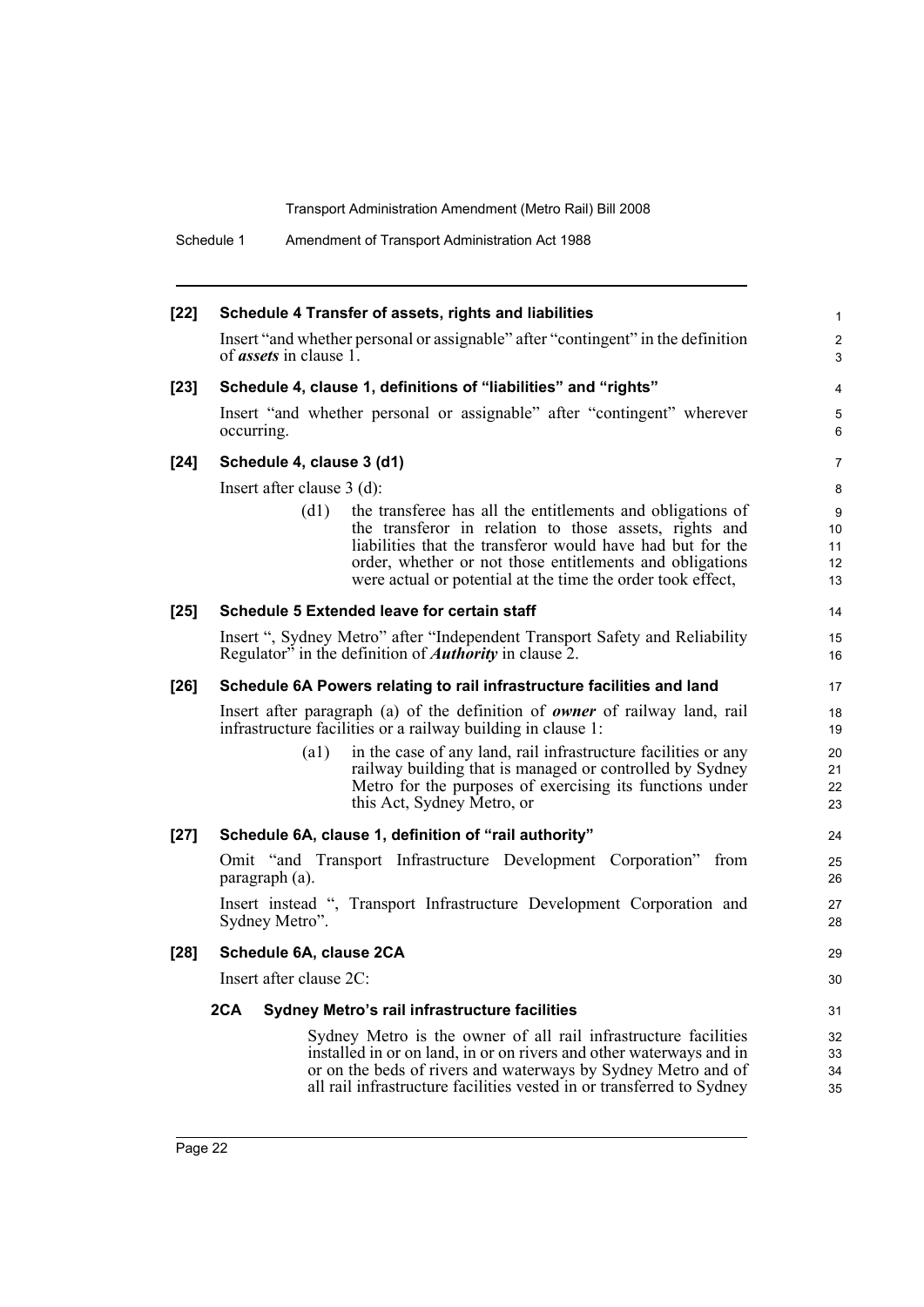|      |                 | Metro (whether or not the place on which the facilities are<br>situated is owned by Sydney Metro).                                                                                                                                            | 1<br>$\overline{\mathbf{c}}$  |
|------|-----------------|-----------------------------------------------------------------------------------------------------------------------------------------------------------------------------------------------------------------------------------------------|-------------------------------|
| [29] |                 | Schedule 6A, clause 3 (1C)                                                                                                                                                                                                                    | 3                             |
|      |                 | Insert after clause 3 (1B):                                                                                                                                                                                                                   | 4                             |
|      | (1C)            | Without limiting this clause, the power of entry conferred by it<br>for the purposes referred to in subclause $(1)$ includes the power to<br>enter land for the purpose of carrying out geotechnical surveys<br>with respect to railway land. | 5<br>6<br>$\overline{7}$<br>8 |
| [30] |                 | Schedule 6B Special provisions for underground rail facilities                                                                                                                                                                                | 9                             |
|      | clause $1(1)$ . | Insert ", Sydney Metro" after "ARTC" in the definition of <i>rail authority</i> in                                                                                                                                                            | 10<br>11                      |
| [31] |                 | Schedule 7 Savings, transitional and other provisions                                                                                                                                                                                         | 12                            |
|      |                 | Insert at the end of clause $2(1)$ :                                                                                                                                                                                                          | 13                            |
|      |                 | Transport Administration Amendment (Metro Rail) Act 2008                                                                                                                                                                                      | 14                            |
| [32] | Schedule 7      |                                                                                                                                                                                                                                               | 15                            |
|      |                 | Insert at the end of the Schedule with appropriate Part and clause numbering:                                                                                                                                                                 | 16                            |
|      | <b>Part</b>     | Provisions consequent on enactment of<br><b>Transport Administration Amendment</b><br>(Metro Rail) Act 2008                                                                                                                                   | 17<br>18<br>19                |
|      |                 | Interpretation                                                                                                                                                                                                                                | 20                            |
|      |                 | In this Part, <i>amending Act</i> means the <i>Transport Administration</i><br>Amendment (Metro Rail) Act 2008.                                                                                                                               | 21<br>22                      |
|      |                 | First corporate plan                                                                                                                                                                                                                          | 23                            |
|      |                 | Sydney Metro is to prepare its first corporate plan, in accordance<br>with section 55L, as inserted by the amending Act, within the<br>period approved by the Minister for the purposes of this clause.                                       | 24<br>25<br>26                |
|      |                 | Transfers of assets and liabilities-validation                                                                                                                                                                                                | 27                            |
|      | (1)             | Schedule 4, as amended by the amending Act, extends to any<br>transfer of assets, rights or liabilities, consequent on an order to<br>which that Schedule applies, that was made at any time before the<br>commencement of those amendments.  | 28<br>29<br>30<br>31          |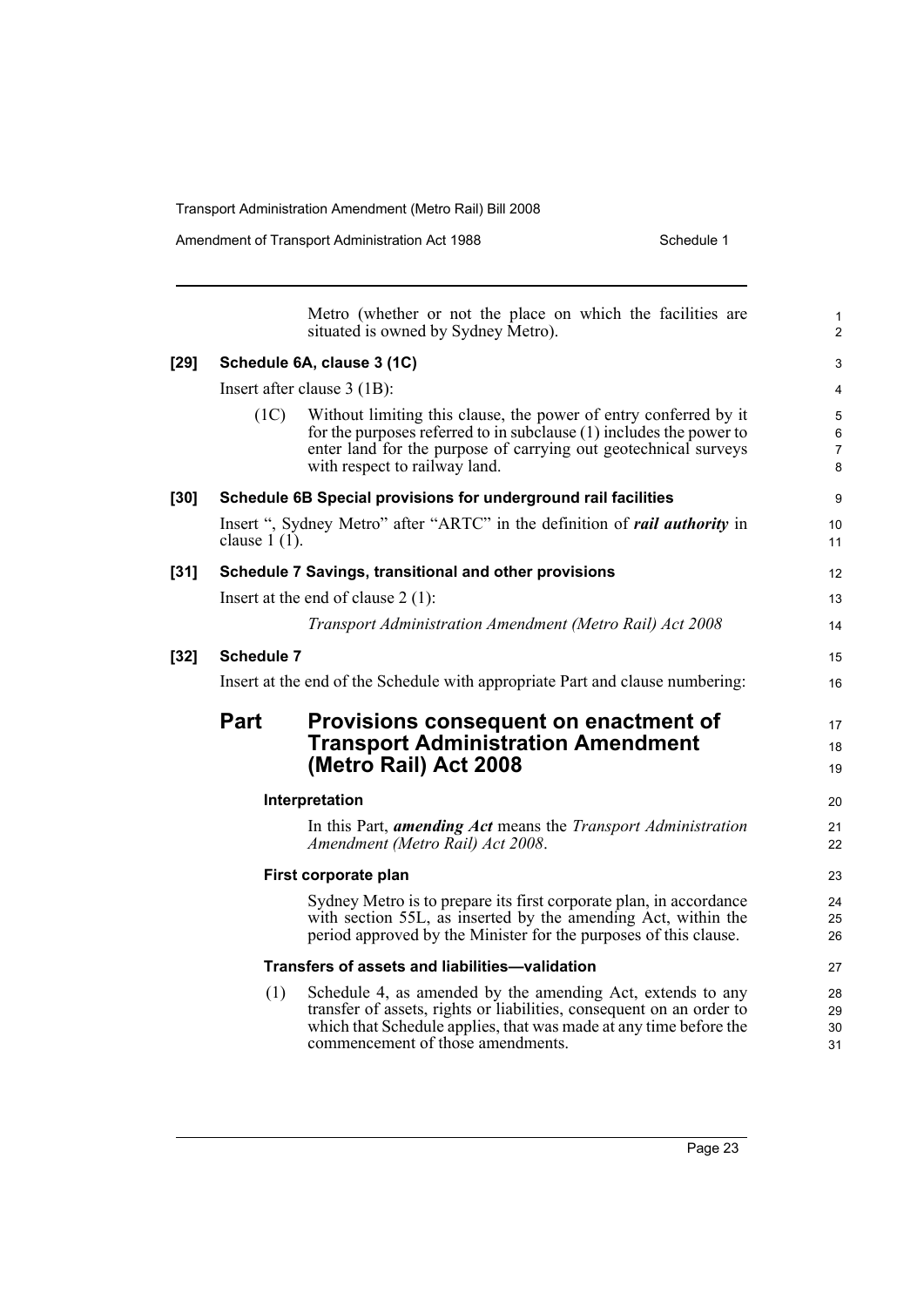| (2) | For that purpose:                                                                                                                                                                              | 1                   |
|-----|------------------------------------------------------------------------------------------------------------------------------------------------------------------------------------------------|---------------------|
|     | the amendments are taken to have been in force when the<br>(a)<br>relevant transfers occurred, and                                                                                             | $\overline{2}$<br>3 |
|     | any such transfer is taken to have been validly made if it<br>(b)<br>could have been made after that commencement.                                                                             | $\overline{4}$<br>5 |
| (3) | This clause does not apply to any transfer to the extent that it is<br>affected by any proceedings of a court that were finally<br>determined before that commencement.                        | 6<br>7<br>8         |
| (4) | For the purposes of this clause, proceedings are not finally<br>determined if:                                                                                                                 | 9<br>10             |
|     | any period for bringing an appeal as of right in respect of<br>(a)<br>the proceedings has not expired (ignoring any period that<br>may be available by way of extension of time to appeal), or | 11<br>12<br>13      |
|     | any appeal in respect of the proceedings is pending<br>(b)                                                                                                                                     | 14                  |

(b) any appeal in respect of the proceedings is pending (whether or not it is an appeal brought as of right).

15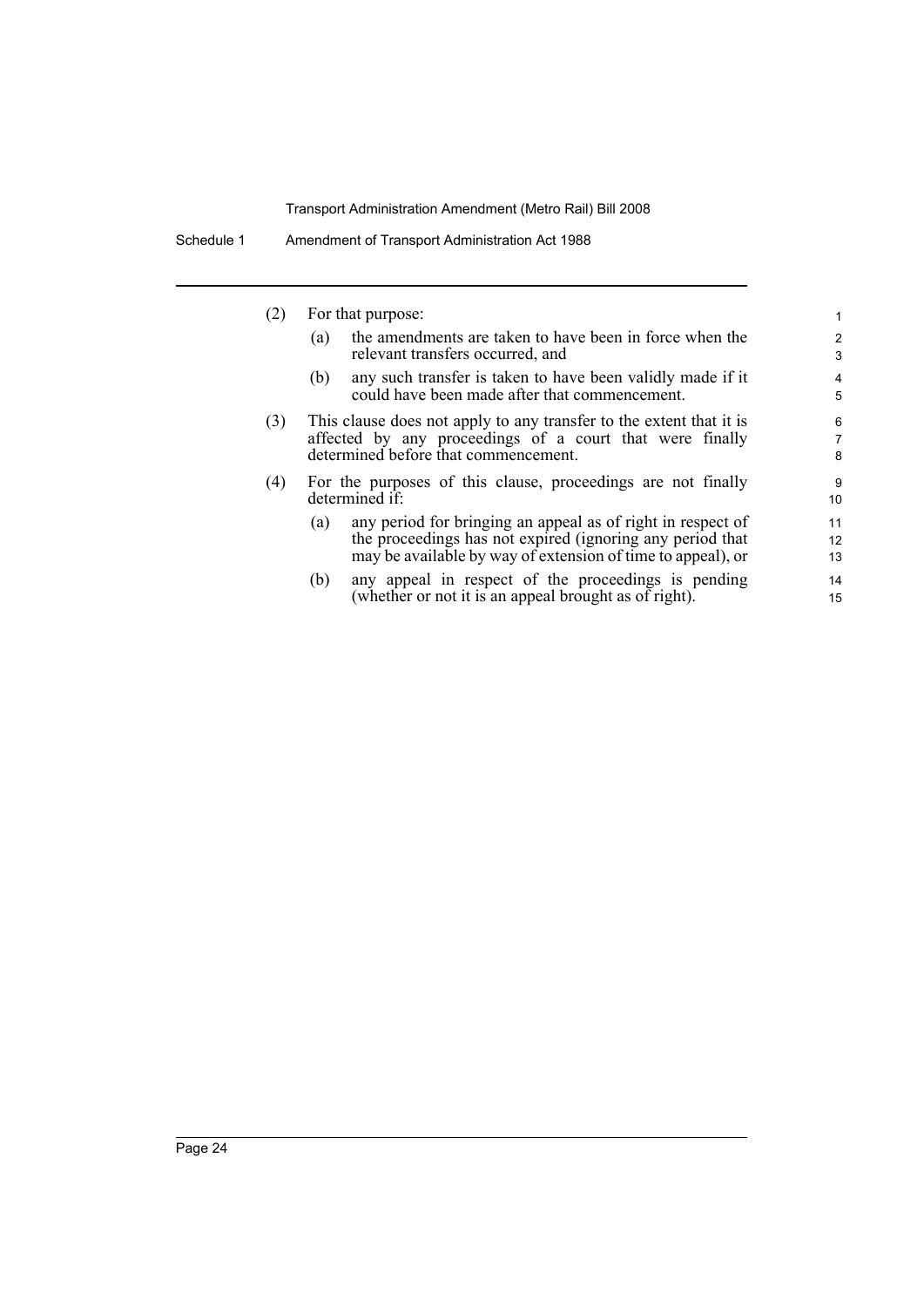Amendment of other Acts Schedule 2

<span id="page-32-0"></span>

|       | <b>Schedule 2</b><br><b>Amendment of other Acts</b>                                                                                                                      |                                         | $\mathbf{1}$   |
|-------|--------------------------------------------------------------------------------------------------------------------------------------------------------------------------|-----------------------------------------|----------------|
|       |                                                                                                                                                                          | (Section 4)                             | $\overline{2}$ |
| 2.1   | <b>Electricity Supply Act 1995 No 94</b>                                                                                                                                 |                                         | 3              |
| [1]   | <b>Section 106 Regulations</b>                                                                                                                                           |                                         | 4              |
|       | Insert ", Sydney Metro" after "Transport Infrastructure Development<br>Corporation" in section 106 $(2A)$ .                                                              |                                         | 5<br>6         |
| $[2]$ | <b>Dictionary</b>                                                                                                                                                        |                                         | $\overline{7}$ |
|       | Insert "or Sydney Metro" after "Rail Infrastructure Corporation" in the<br>definition of rail network electricity system.                                                |                                         | 8<br>9         |
| 2.2   | <b>Local Government Act 1993 No 30</b>                                                                                                                                   |                                         | 10             |
| [1]   | Section 555 What land is exempt from all rates?                                                                                                                          |                                         | 11             |
|       | Insert ", Sydney Metro" after "Rail Corporation New South Wales" in section<br>555 $(1)$ $(g1)$ .                                                                        |                                         | 12<br>13       |
| [2]   | Section 600 Rebates in respect of certain land vested in public bodies                                                                                                   |                                         | 14             |
|       | Insert ", Sydney Metro" after "Rail Infrastructure Corporation" in the<br>definition of <i>public body</i> in section 600 (9).                                           |                                         | 15<br>16       |
| $[3]$ | <b>Section 742 Dispute resolution</b>                                                                                                                                    |                                         | 17             |
|       | Insert at the end of section $742(7)$ :                                                                                                                                  |                                         | 18             |
|       | • Sydney Metro                                                                                                                                                           |                                         | 19             |
| 2.3   | Pipelines Act 1967 No 90                                                                                                                                                 |                                         | 20             |
|       | <b>Section 3 Definitions</b>                                                                                                                                             |                                         | 21             |
|       | Insert ", Sydney Metro" after "Transport Infrastructure Development<br>Corporation" in paragraph (a) of the definition of <i>public authority</i> in section<br>$3(1)$ . |                                         | 22<br>23<br>24 |
| 2.4   | <b>Public Sector Employment and Management Act 2002 No 43</b>                                                                                                            |                                         | 25             |
| [1]   | <b>Schedule 1 Divisions of the Government Service</b>                                                                                                                    |                                         | 26             |
|       | Insert in appropriate order in Columns 1 and 2, respectively, in Part 2:                                                                                                 |                                         | 27             |
|       | <b>Sydney Metro Division</b>                                                                                                                                             | Chief Executive Officer of Sydney Metro |                |